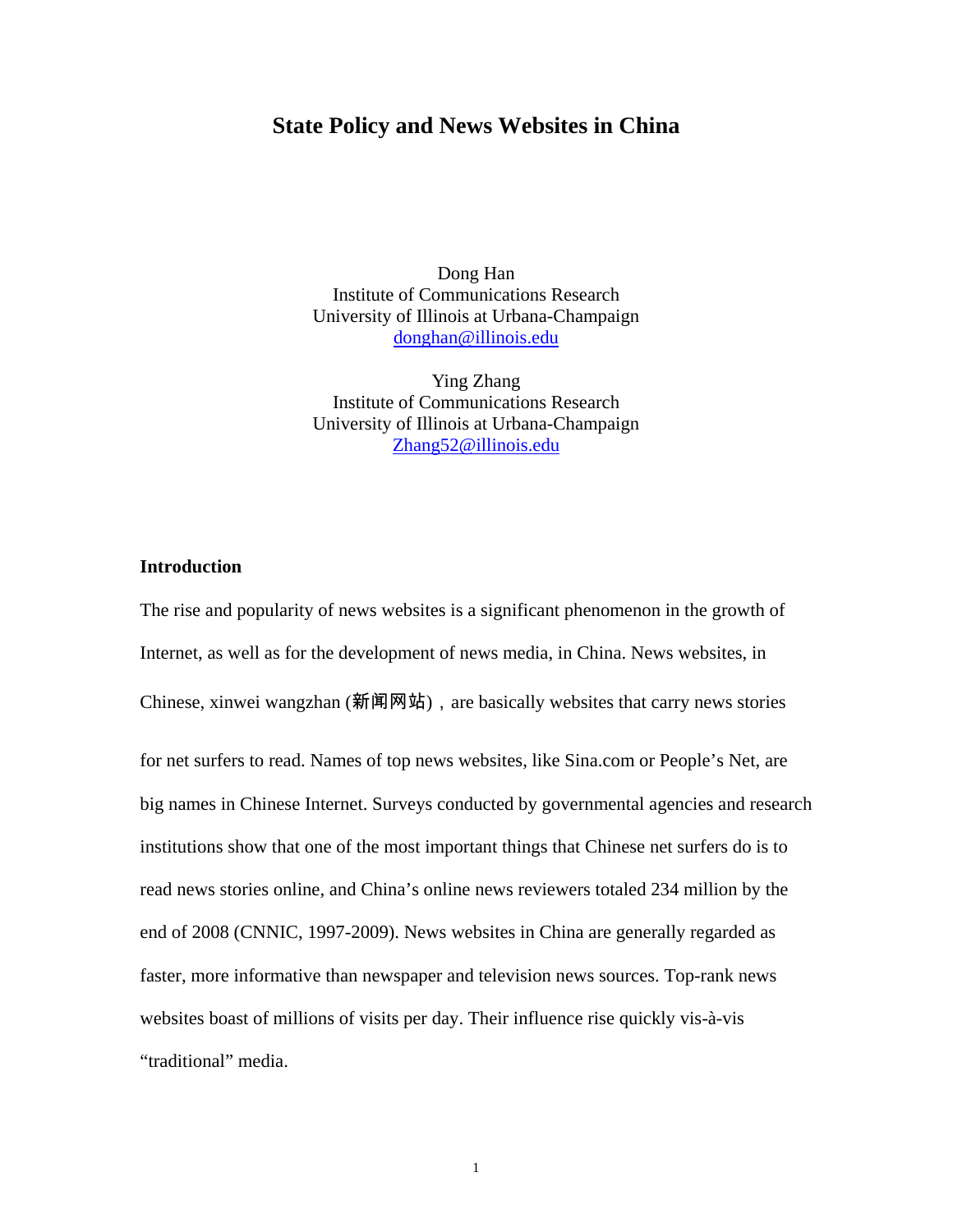The growth of news websites in China raises two questions at the same time. First, when Internet is believed by some to have liberalizing power for Chinese political and social life (Tai, 2006), how do news websites contribute to a freer press system and a more informed public? Do news websites, relying on the new networking technology, bring about more diversified news sources and provide Chinese people more opportunities to learn about political and public affairs? Second, news media in the People's Republic of China are always understood as under tight control of the partystate and are propaganda apparatus. Does the popularity of online news services, using a technology presumably decentralized, challenge the central control over information under the old system? These questions motivate the research for this article. Unfortunately, we do not arrive at optimistic conclusions.

We begin with a brief overview of the development of Internet and news websites in China. Then we move to discuss the legal and policy framework for the online news services industry. Afterward, we discuss two top-rank news websites in China, People's Net, and Sina.com, respectively. The central concern that runs through our discussion and analysis is: Does, or to what extent does, the growth of news websites in China contribute to the democratization of media in China? We maintain that state policy significantly shaped the development of the industry, and online news services did not pose any significant challenge to the existing regulatory structure of Chinese news media. There is nothing inherent in networking technology that is by nature liberalizing and prodemocracy, though news websites in China made good money and served state agenda well.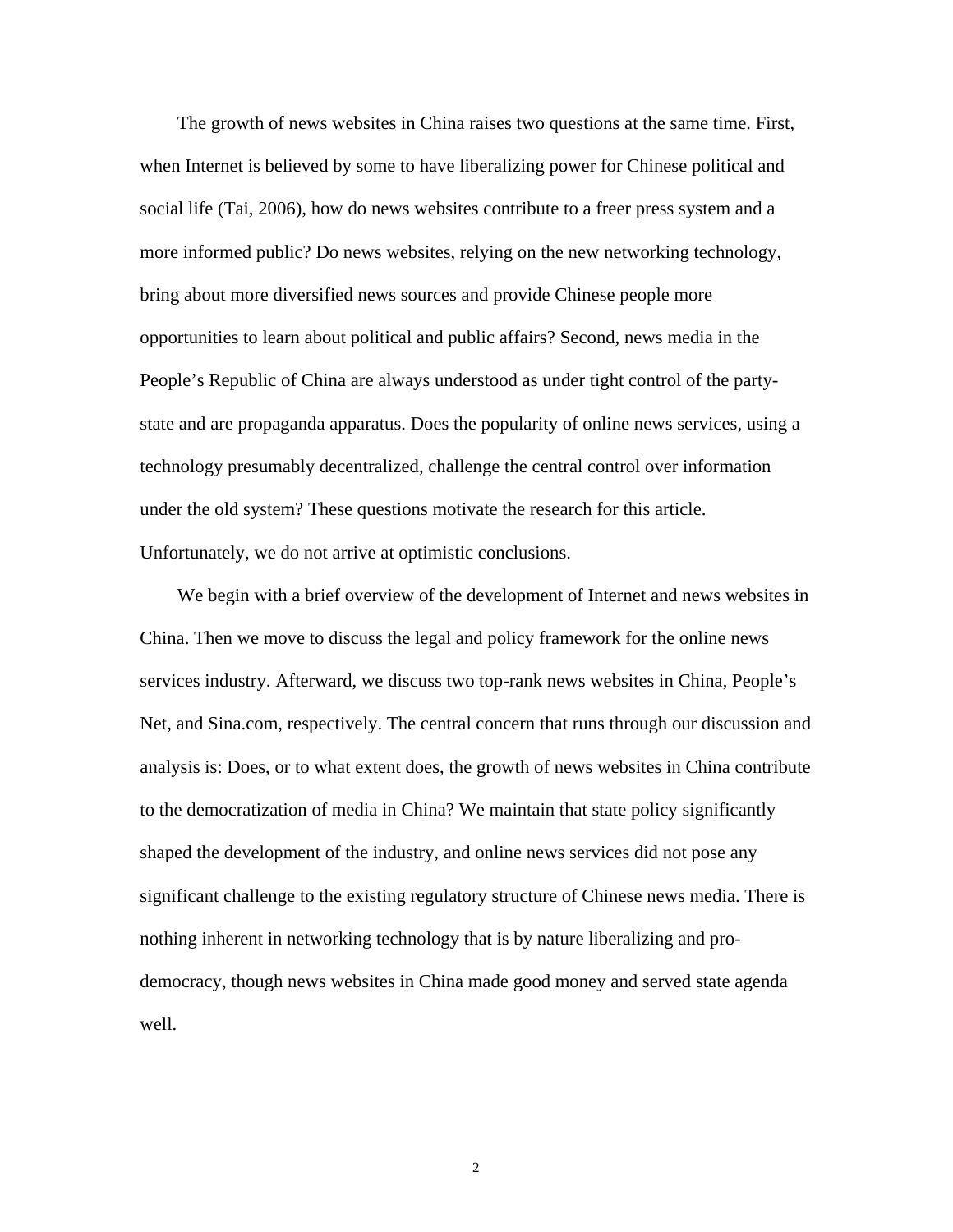#### **Development of Internet and news websites in China—a brief overview**

The growth of new communications technology, in this case, the Internet, is not viewed by the Chinese party-state as a threat, as some would argue (Pool, 1983). Rather, it is at the core of China's developmental policy after late 1970s. Information and communication technology (ICT) has always been regarded by the Chinese government as the key to national development and defense. When, in recent decades, digital and information industries became the most important sectors in economic growth in Western countries, especially the US, China also embraced ICT in its developmental policy design (Zhao 2007). In China's Tenth Five-Year Plan, passed in 2001 by the National People's Congress, a whole chapter was devoted to information industries, which called for increasing weight of information industries in the whole economy.<sup>1</sup> The development of Internet in China is part of the state-coordinated endeavor to national development and economic growth.

Internet in China went through drastic growth since mid-1990s. According to the statistics of China Internet Network Information Center (CNNIC 1997-2009), a quasigovernmental agency in charge of Internet-related affairs, China had 620 thousand Internet users in 1997. By the end of 2008, the figure jumped to 298 million, a growth of hundreds of times. 22.6% of Chinese population are Internet users, and the annual growth rate in 2008 is 41.9%. However, the growth was highly imbalanced, favoring economically advanced regions and high-income populations. Geographically, most Chinese Internet users live in economically developed regions like Beijing, Shanghai, and Guangdong. Urban-rural divide is very sharp. According to the CNNIC report released in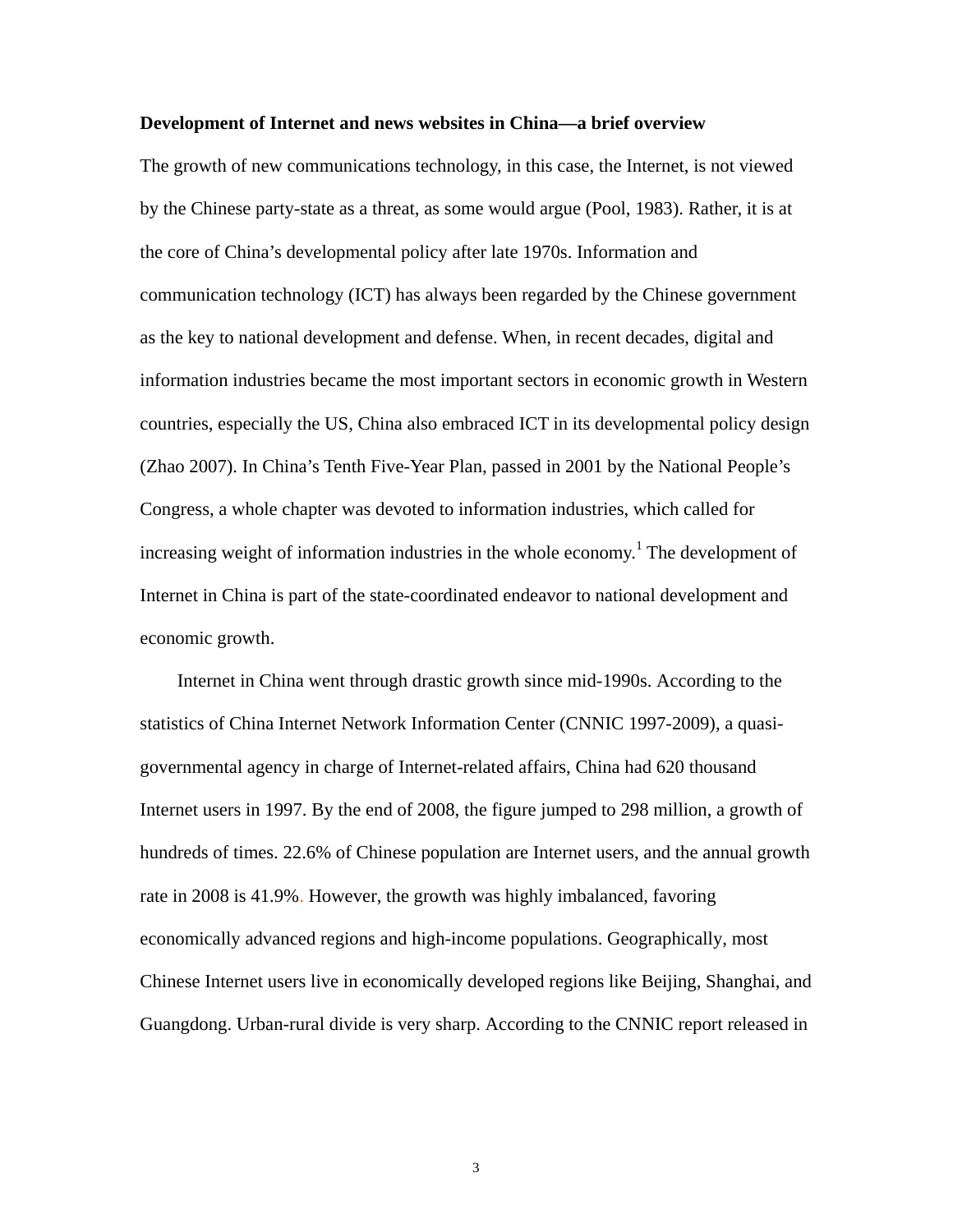January 2009, 28.4% Internet users live in the countryside, while rural residents amounted to two thirds of the whole population.

Career is an index that reflects the popularity of Internet usage among different social classes in China. Workers and peasants, the two social groups with the largest population and the lowest incomes, amounted to only minuscule percentages of the online population. More often than not they were not included in CNNIC surveys as separate social groups that used the Internet. And when they were included, they showed to be amounting to a very small percentage. 800 million peasants, who accounted for 58% of the whole population, amounted to only 0.2% of Internet users in 1999. In 2005, that percentage rose to its historical high of 1.4%, yet only 2.6% of the rural population accessed the Internet, a rate one-sixth to its counterpart in the cities. "Production and transportation devices operators", presumably included factory workers as well as taxi and bus drivers, amounted to less than 6% of the online population in 2006. Going through the 23 survey reports from 1997 to 2009, office employees that live in cities composed the majority of Internet population in China.

Urban residents working in offices constitute the middle layer of Chinese society. Different from either elites or peasants and factory workers, they benefited from the economic development, yet also suffered similar problems to peasants and factory workers, "losers" in China's reform. They were protected by the urban-rural divide that channeled rural resources to urban welfare, and did not meet with massive laid-off that factory workers suffered (Meisner, 1996). On the other hand, they were only granted a very small share of the benefits of market-oriented growth, yet were victims to social problems resulting from such growth, e.g. high living (particularly housing) expenses,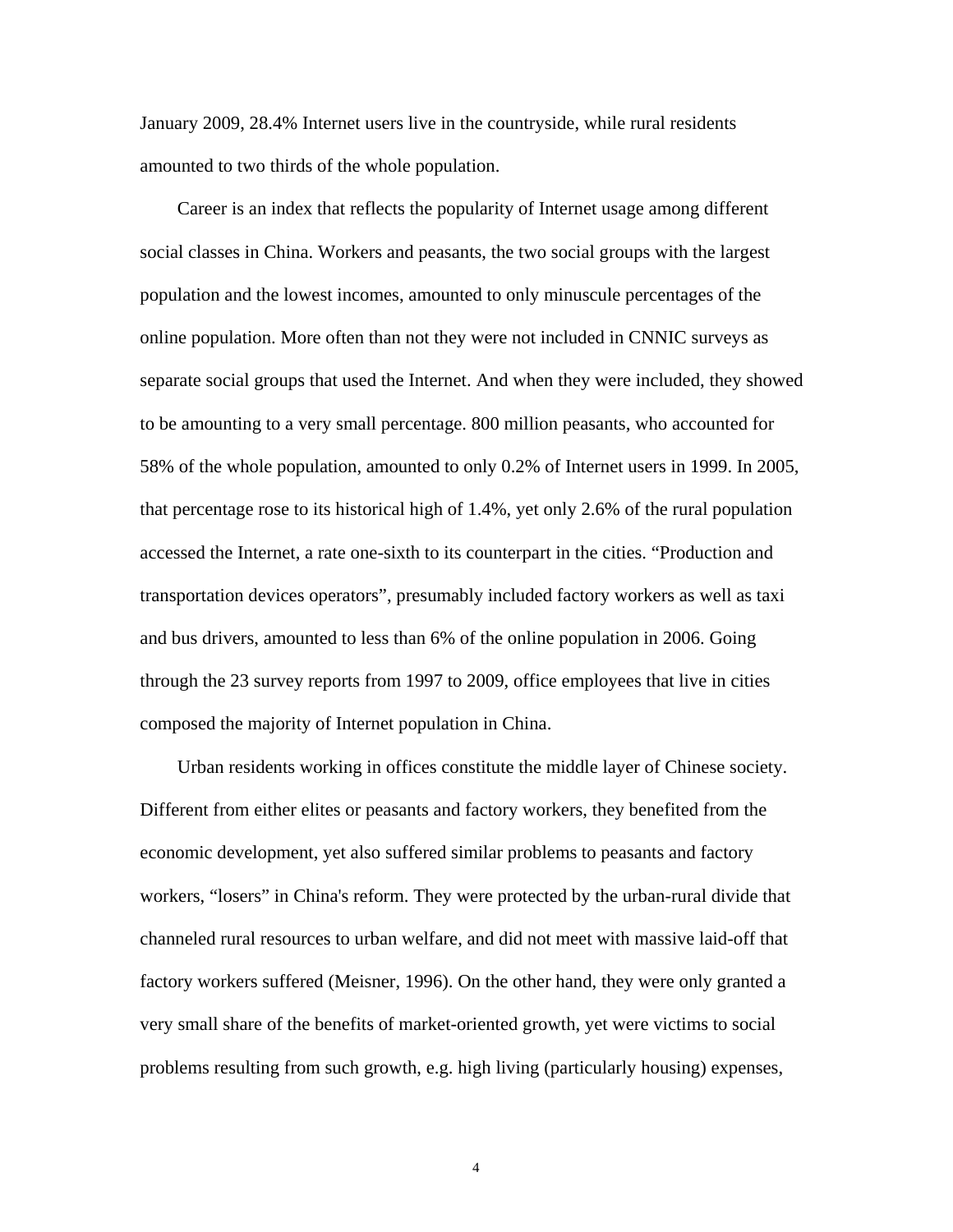increased crime rates, as well as pollution. In addition, many of them had family or other connections with subaltern social groups, and thus directly witnessed or acutely experienced the social costs in China's reform. The Chinese online population thus had a dual character. They pursued information and entertainment online, sometimes mobilized for more social rights vis-à-vis the elites, and often demonstrated divided attitudes towards subaltern social groups (Zhao, 2008). This is the social context in which Internet grew and news websites developed, and were controlled, in China.

News websites in China developed along with the growth of the Internet. As the number of Internet users rose from 620 thousand in 1997 to 298 million in 2008 (CNNIC, 1997-2009), numerous websites that provided news services emerged and grew. They can be roughly divided into two categories: commercial websites, and state-owned websites affiliated to traditional (governmental/party) media outlets.

News provision has become a key growth point for major commercial web portals in China. Business analysts maintain that it is the key to further growth, and two out of the top three web portals, Sina.com and Sohu.com (the third portal is Netease.com), relied heavily on news services for profiting (through advertising). Transnational and domestic capital played important roles in their growth, and the most well-known websites were almost all NASDAQ-listed companies. State-owned news websites are affiliated to traditional news media. Almost all party and governmental news agencies, papers, and broadcasters had their respective news websites, including Xinhua News Agency's Xinhuanet, People's Daily's People's Net, and China Central Television's CCTV.com. They were part of the state propaganda apparatuses and were required to carry out

 $\sim$  5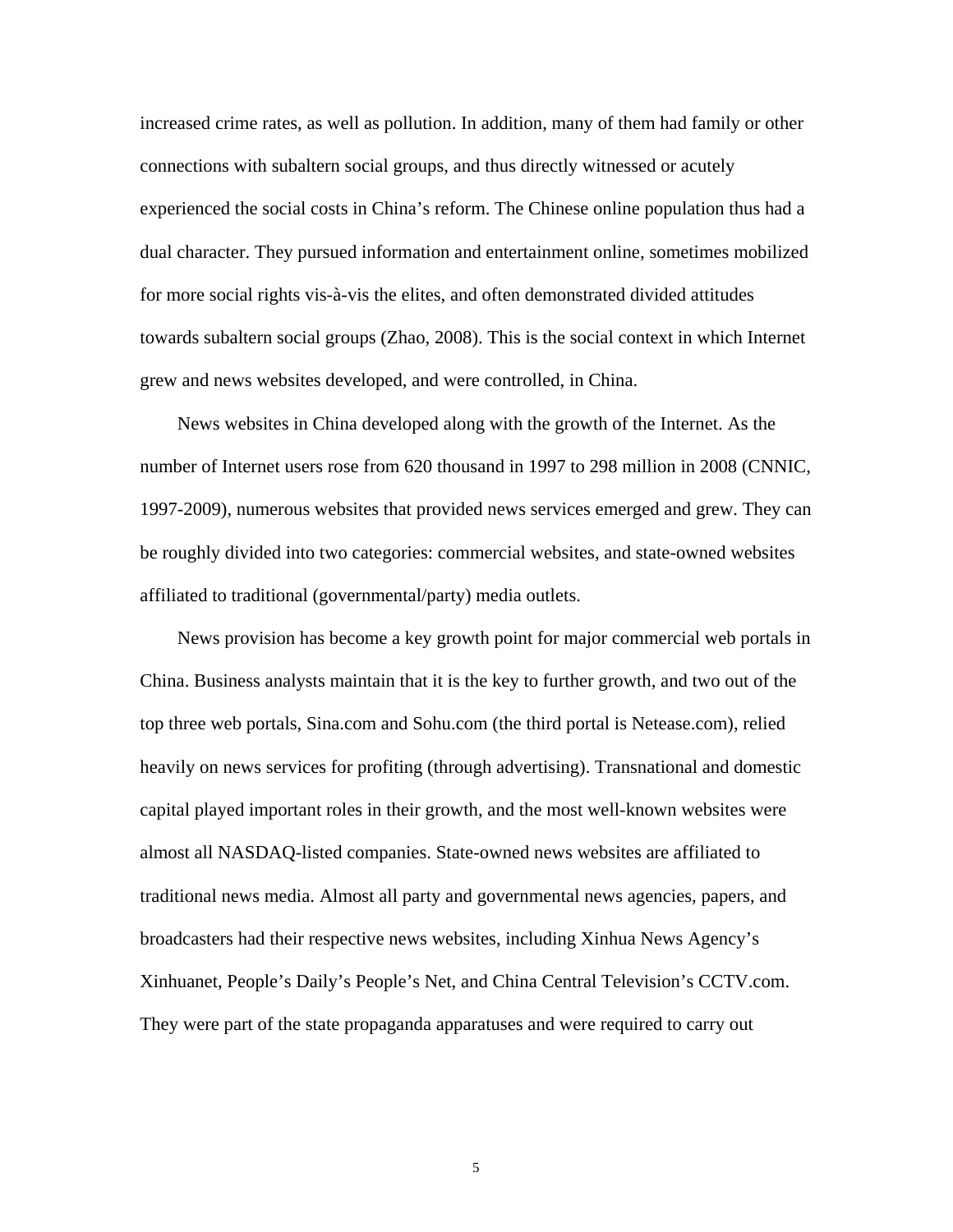propaganda tasks. Meanwhile, as part of the process of media commercialization in China, they were also required, and strived, to make profits.

State policy played a very important role in shaping the structure of this sector. It had dual goals in relation to news websites. On the one hand, news websites were part of the development of Internet and information industries in China. The growth of news websites was in line with the general policy orientation of the Chinese state, which was eager to build up an "information highway" to propel economic growth. On the other hand, news media had always been under tight control of the state, which strived to extend the control over Internet news. This is in corresponding to the general state policy that sought to liberalize economy without social and political democratization (Meisner, 1996). In collaboration with media capital, the Chinese state to a large extent managed to simultaneously boost Internet economy and restrain media democratization. Under both governmental repression and commercial pressure, independent non-commercial online news services were largely marginalized, if not totally eliminated.

#### **Legal and policy framework for news websites in China**

Legal and policy framework for news websites in China has three distinct features. First, it protects existing websites and blocks competition. Second, it protects big businesses at the cost of small businesses or non-commercial online news services. Thirdly, it wants to ensure that governmental and party organs are sole sources of political news, so that content control remains operational under the old mechanism. State control centers on two aspects: licensing and approval, and the ban on news production.

 $\sim$  6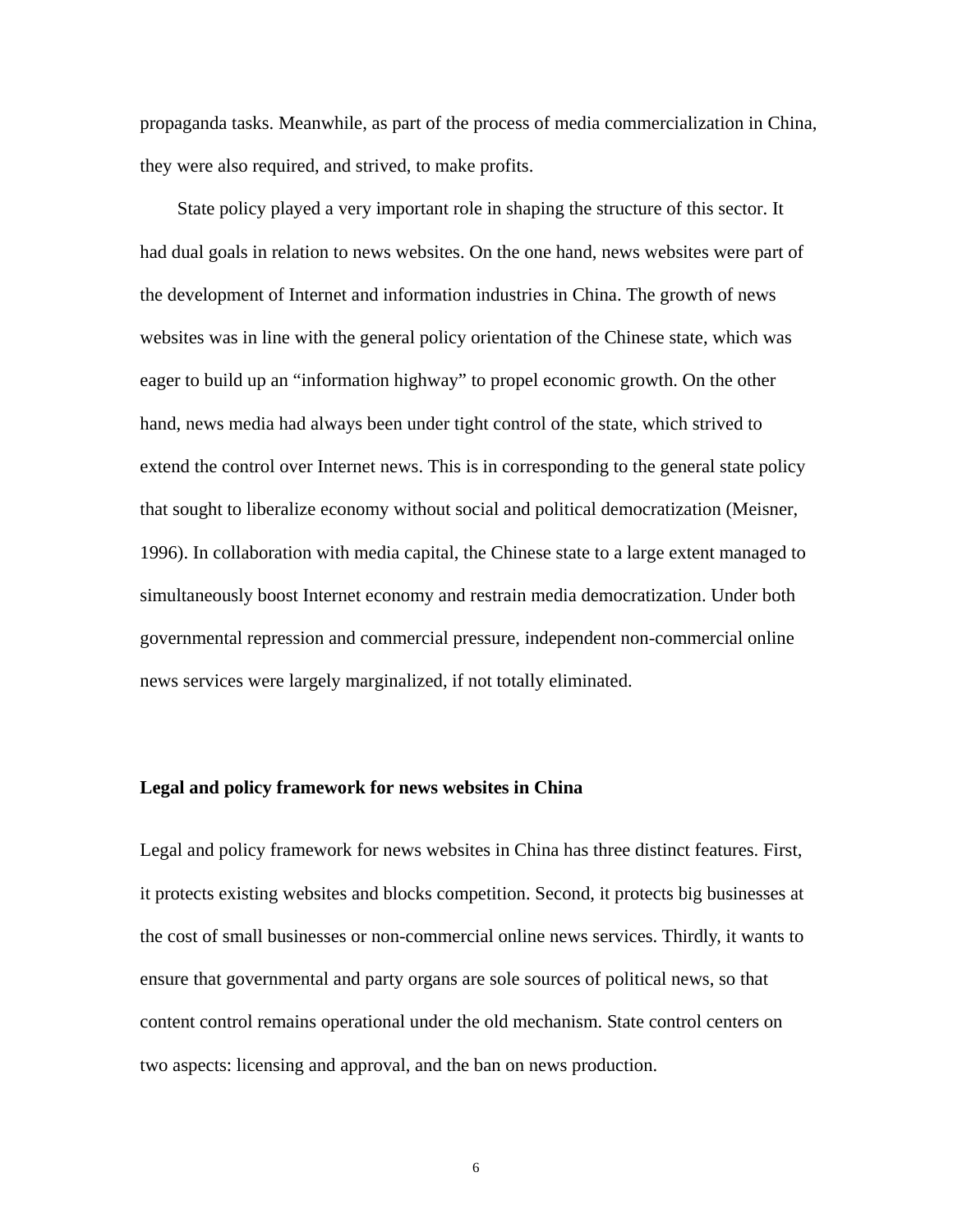#### Licensing and approval

The licensing of news websites in China is a two-track system. If a news media (unexceptionally state-owned) wants to set up its online presence, the licensing and approval requirements are simple and easy. Otherwise, the threshold is high and restraints stringent.

"Measures for the Administration of Internet Information Services (互联网信息服务

管理办法**)**" ("2000 Measures"), promulgated by the State Council, and "Regulation on

Internet News Information Administration (互联网新闻信息服务管理规定**)**" ("2005

Regulation"), jointly issued by State Council Information Office and the Ministry of Information Industry, constitute the basic legal framework for the licensing and approval of news websites. Existing news media, all of which are state-owned, do not need licenses if they set up websites that only reprint contents already published by themselves. If they are to set up websites that publish original news stories, they need to make sure that they have control over the operation of the websites (holding no less than 51% of all shares), and need to obtain prior approval from the State Council Information Office. Given that news media in China are all owned by the government, obtaining one more license is relatively easy and sometimes merely a formality.

 In all other cases, setting up a news website includes a complicated set of requirements and restraints. Only established corporations that have been in the online content provision business for more than two years are qualified to apply. In addition, if the applicant corporation is a profit-making business, it must have at least 10 million yuan (about US\$ 1.5 million) in register capital before it can even send in the application.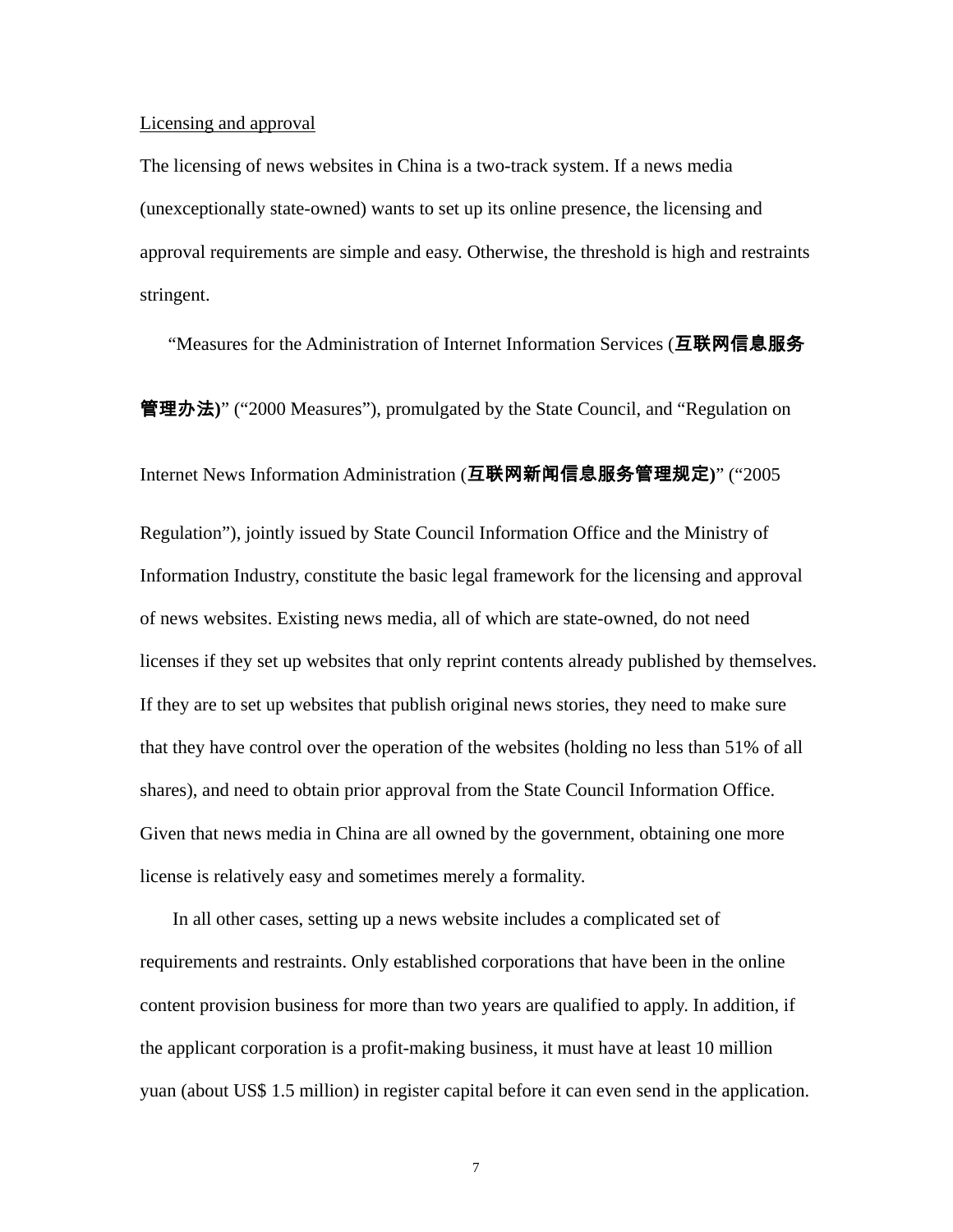It needs to be noted here that most, if not all, of non-profit, cause-oriented corporations in China are either sponsored or run by the government, and there are virtually no nongovernmental, non-profit institutions of meaningful sizes and influence. The 10 million yuan threshold virtually blocks non-profit civil organizations, as well as small businesses, to establish news websites.

The two–track system apparently aims at preventing the emergence of (too) many news media outlets. Non-governmental efforts to establish news websites, except for big businesses, are virtually banned. The 10 million yuan threshold was set forth in 2005, when the top five Chinese web portals' revenue in advertisements was taking more than 50% of the whole industry (Hou, 2006). By raising the threshold of entry, major market players' interests were protected, while top-down control was simplified—it was obviously easier to control a handful of companies with high stakes in the industry than to manage a large amount of organizations that might not all be interested in chasing money.

#### The ban on news production

For the few top-rank commercial news websites who are permitted to operate under the 2005 Regulation, they are banned from publishing original political news stories, although they may be less inclined to harbor any non-economic agendas than smaller or non-profit media could have. The 2005 Regulation defines "news" as "current political news and information, including stories and comments on politics, economics, military, foreign affairs and other social public affairs, as well as stories and comments on sudden, widely-concerned social events" (Article 2), and makes it very clear that non-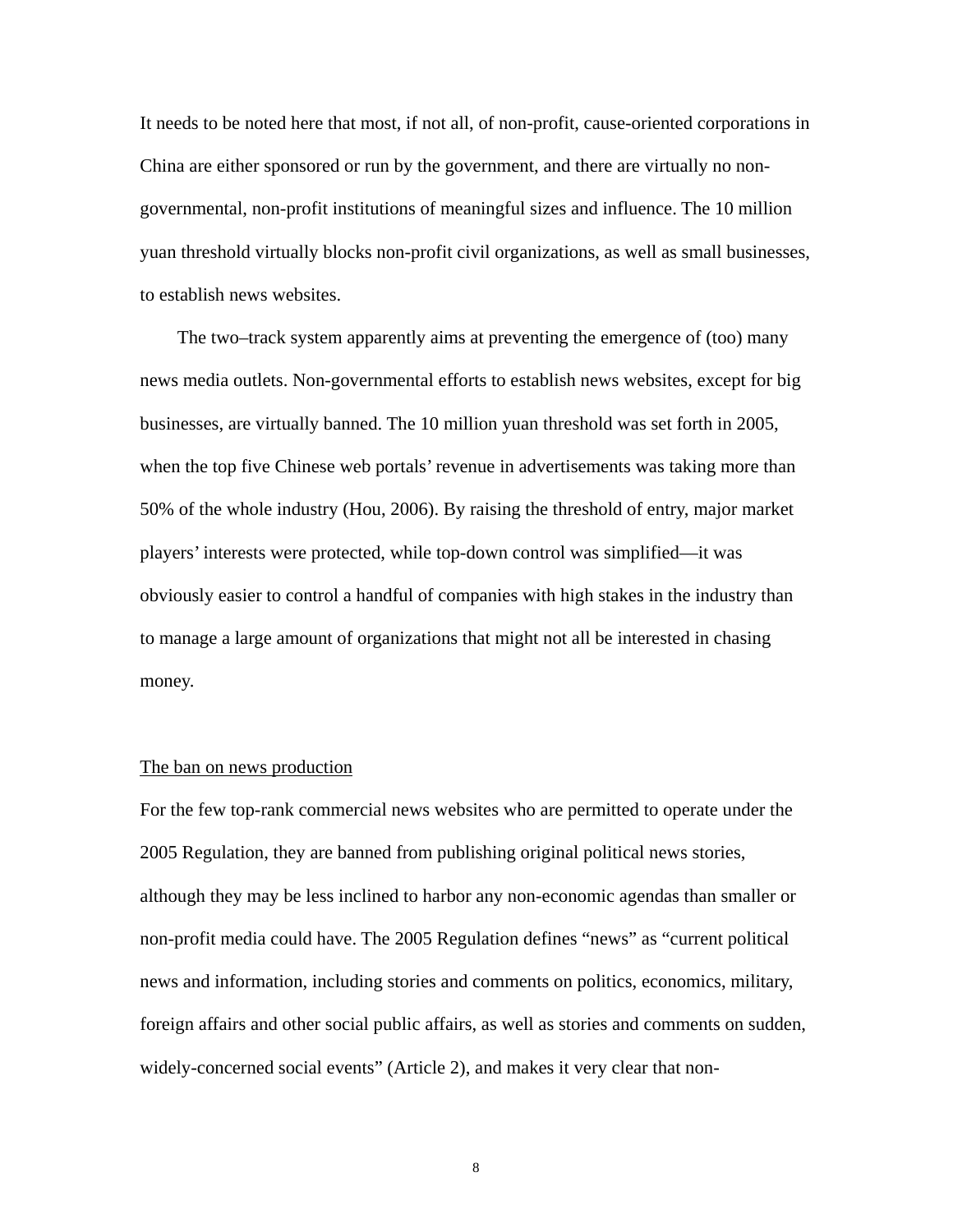governmental news websites can only "reprint" news stories already published by stateowned media outlets (Article16). This is a straight-forward ban on "hard news," which seeks to safeguard the monopoly of state-owned media on news production. It basically meant that, for any public–concerned news events, State-owned media are sole sources of news stories, and commercial "news" websites are not allowed to produce their own "news," or to reprint news stories published in oversea media.

The enforcement of the ban was vigorous. State-owned news websites were generally institutionally affiliated to their parent media, from which they cloned propaganda and censorship rules and disciplines. They were not more inclined to challenge top-down control than state-owned media in "traditional" sectors, e.g. press, radio, or television. In addition, large-scale online surveillance and web police forces (Wacker, 2003) threatened to capture any violations of state law and policy. For the few commercial websites, they had high stakes in their profit-seeking businesses. Given that there were only a few of them, it was easy for the State Council Information Office to connect extensively to their managerial to ensure compliance with state law and policy. As a matter of fact, heads of news department at websites like Sina.com or Sohu.com received phone calls from the Information Office every once in a while, sometimes more than once a day, when intensive governmental instructions were deemed necessary.<sup>2</sup>

However, along with the ban on news production came state policy that facilitated the reprint of news stories on the Internet. In 2000, the People's Supreme Court of China issued an interpretation of copyright law in regard to the Internet, $3$  which set forth a compulsory license for reprinting news stories online. Under the compulsory license, any news stories already published in newspapers or online could be reprinted online without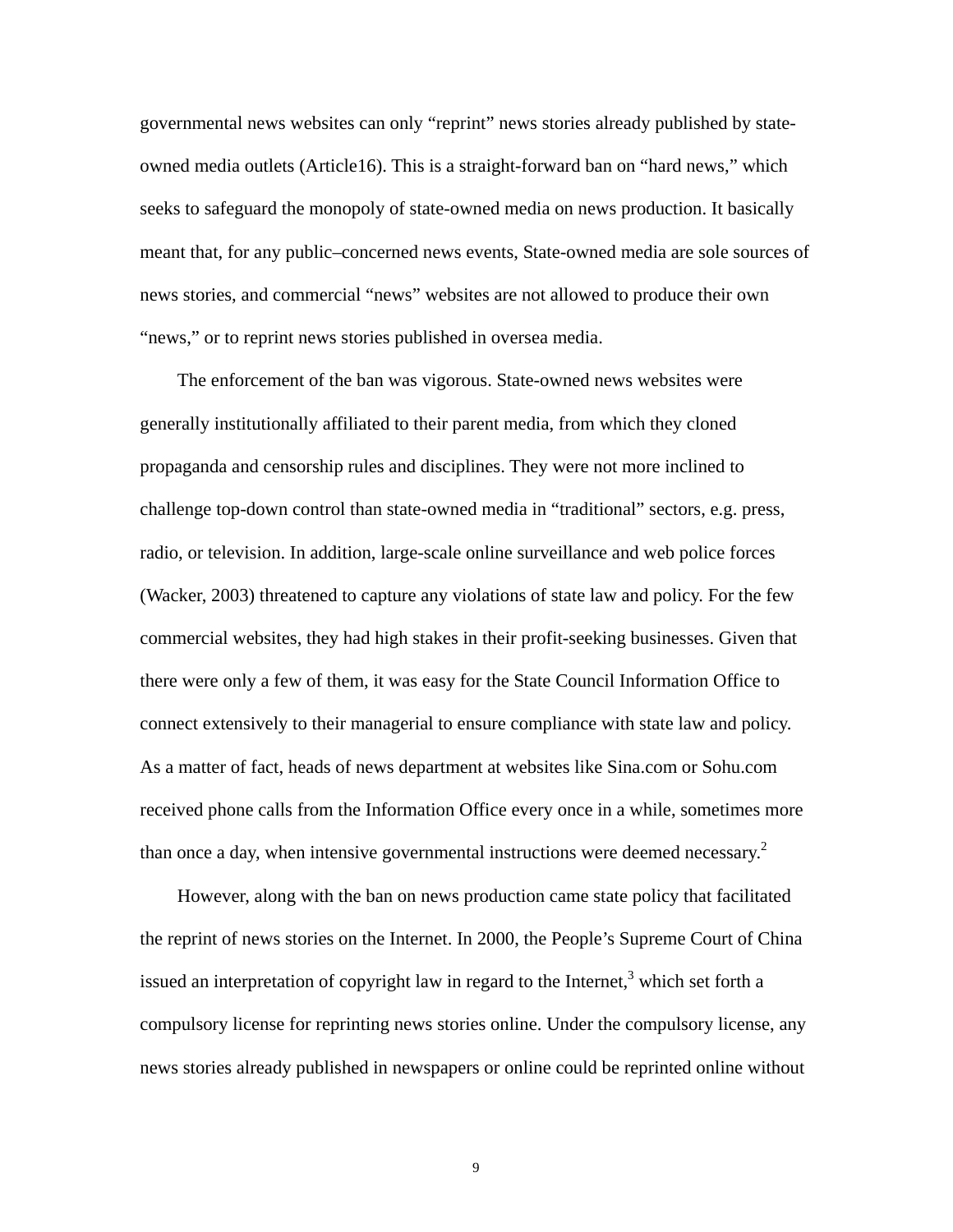prior authorization, as long as the sources were noted and remunerations paid. This opened commercial news websites to an huge reserve of reprintable news stories both online and offline. In 2000 commercial news websites were mostly at an early stage and obtaining copyright authorization was both difficult and costly, since they lacked both funding and business connections. The compulsory license spurred the growth of commercial news websites, which relied on reprinting large amount of news stories, until 2006, when the People's Supreme Court reversed the trend by eliminating the compulsory license. By that time, the industry was dominated by a small number of wellfunded and established commercial news websites, for which getting permissions and making payments for reprints were no longer a worrisome issue.

#### **News at commercial websites**

State law and policy shaped news reporting at commercial news websites. Since they could not publish original political news, commercial news websites in China developed their own strategies. Firstly, they unexceptionally reprinted huge amounts of news stories from other media and online. The point was to lay emphasis on quantity (since they were banned from news production, thus, had no control over quality) of news items. Secondly, tremendous efforts were made to attract net surfers' attention, including tricking them into clicking on the news story. Thirdly, "soft news," including sports news, entertainment news, and "social" news (社会新闻, mostly sensational stories) played an important role.

In a way, the ban on news production might not be a negative factor for profitseeking news websites that focused on "disseminating" news stories rather than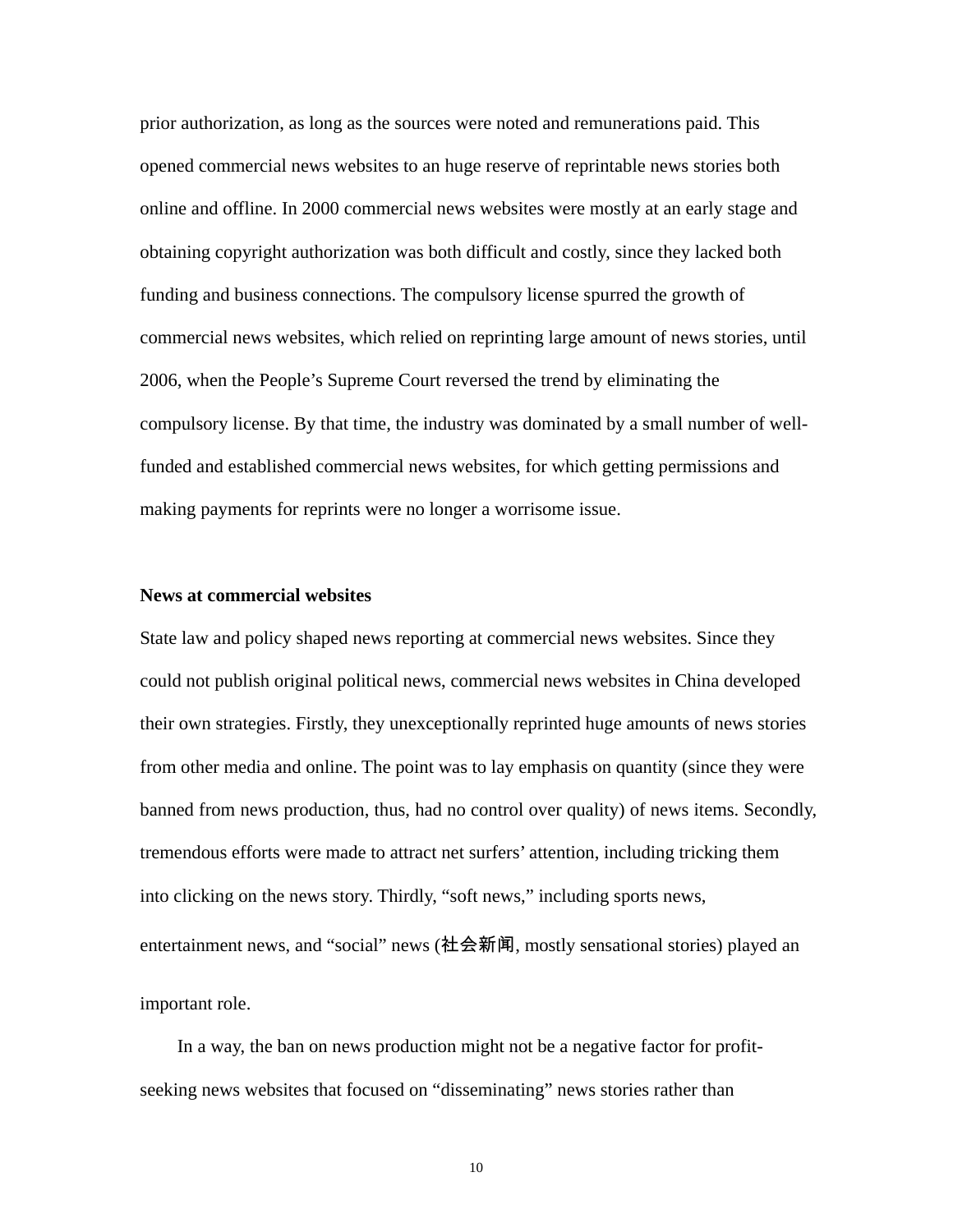producing them. For one thing, they actually saved significant business money on employing journalists. Without original news stories, they market their websites by emphasizing on the quantity of news stories, the speed of news updating, and significant editorial work that organized news stories and comments into different "special topics" to facilitate readers' access. In the case of Sina.com, it claimed on its own website that it had more than 1,000 news providers.<sup>4</sup> Monitoring its "instant news" webpage showed that it was updated 1 to 5 times every minute.<sup>5</sup> In addition, Sina.com's "special topics (专题)"

provided net surfers with accesses to a large quantity of stories and comments for widely concerned issues. Relying on its massive reserve of reprinted stories, Sina.com usually organized links to news reports in regard to a certain topic on one webpage. In cases of breaking news, the setting up of "special topic" pages could be very fast. It significantly helped net surfers to quickly learn about what had been reported by major national media on certain news events, though, of course, all of them came from state-owned media outlets.

Analysis of news sources on commercial news websites showed that it was highly concentrated. Although news stories from more than 1,000 providers were available to Sina.com, what actually appeared at the homepage of its news website, news.sina.com.cn, came from only dozens of media outlets, and the three major state-owned media, namely, Xinhuanet (owned and managed by Xinhua News Agency), People's Net (by People's Daily), and ChinaNews (chinanews.com.cn, owned by China News Service, another state-owned news agency) dominated. Statistics from November 20, 2007 showed that one third of news items at news.sina.com.cn were from these big three (Chart-1). The concentration was more obvious when coming to political news (the concept of news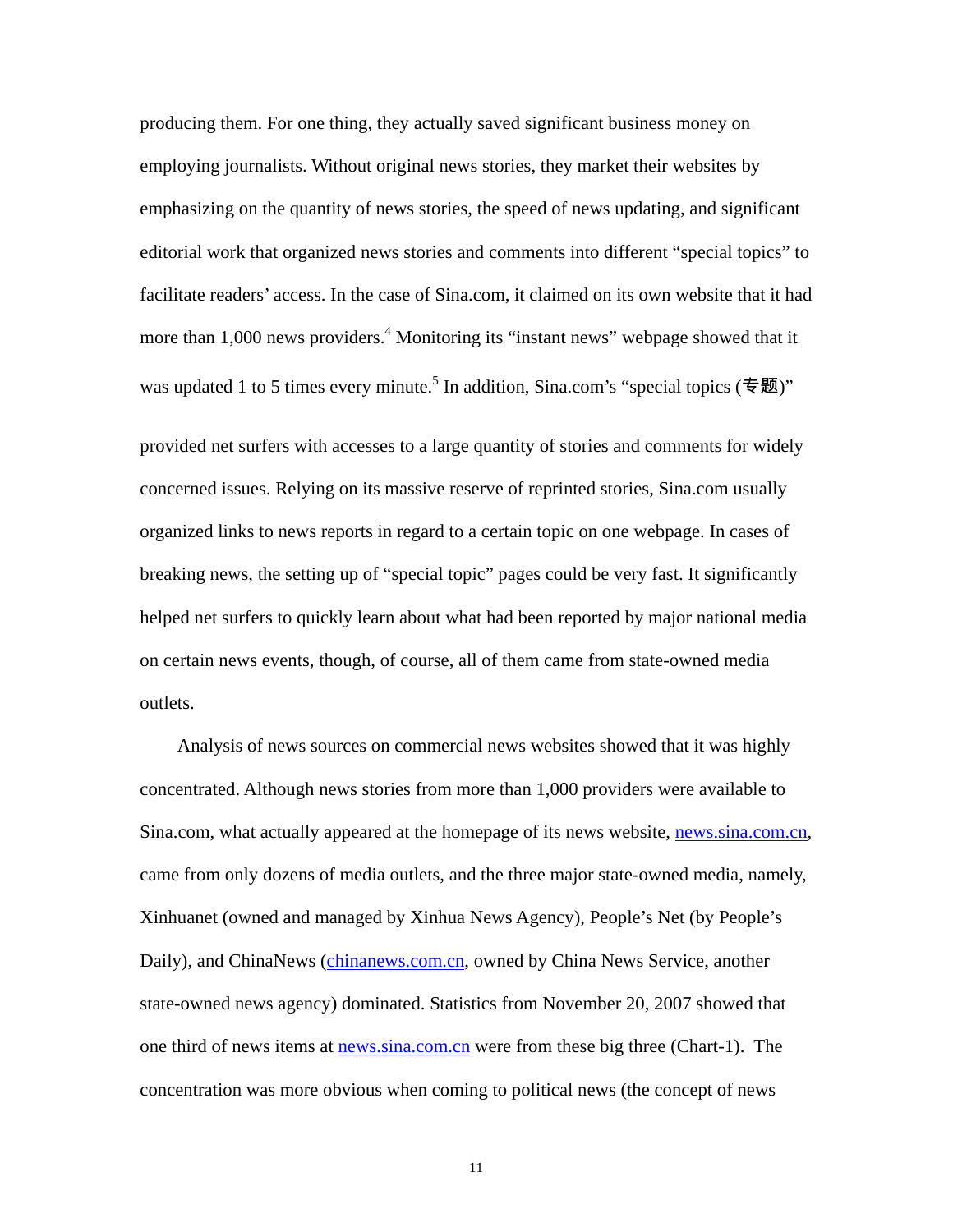defined in the 2005 regulation). For general (non-headline) political news, 66% of them at news.sina.com.cn came from the three major sources (Chart-2). In regard to headline news, the three major sources accounted to 74% of them (Chart-3). It was in regard to "soft news" that some diversity in news sources was visible. Chart-4 shows the percentages of different sources in political, sports/entertainment, and "social news"6 stories. Most entertainment/sports news (including other sorts of news stories that Sina.com was allowed to produce) at news.sina.com.cn were produced by Sina.com, and most "social news" were from other sources, mostly local newspapers.

As Sina.com is one of the most frequently visited news websites, studies on Sina.com present a case that illustrates news services by commercial websites in China. Major state-owned media outlets dominated the provision of political news online. It corresponded, and reinforced, the dominance of major state-owned news agencies in other "traditional" media sectors. It was only in relation to "soft news" that some diversity in news sources was visible. A "media monopoly" (Bagdikian, 2004) certainly existed in online news services in China. Before we move to discussion and analysis on its social political impacts, we will study the growth and development of two news websites in China.

#### **Case studies: development history of two news websites**

The development of news websites in China is a short but complicated history. One of the most significant issues is the role of governmental policy in the process. While some western observers, including Rupert Murdock (1993), maintained that the "liberalizing"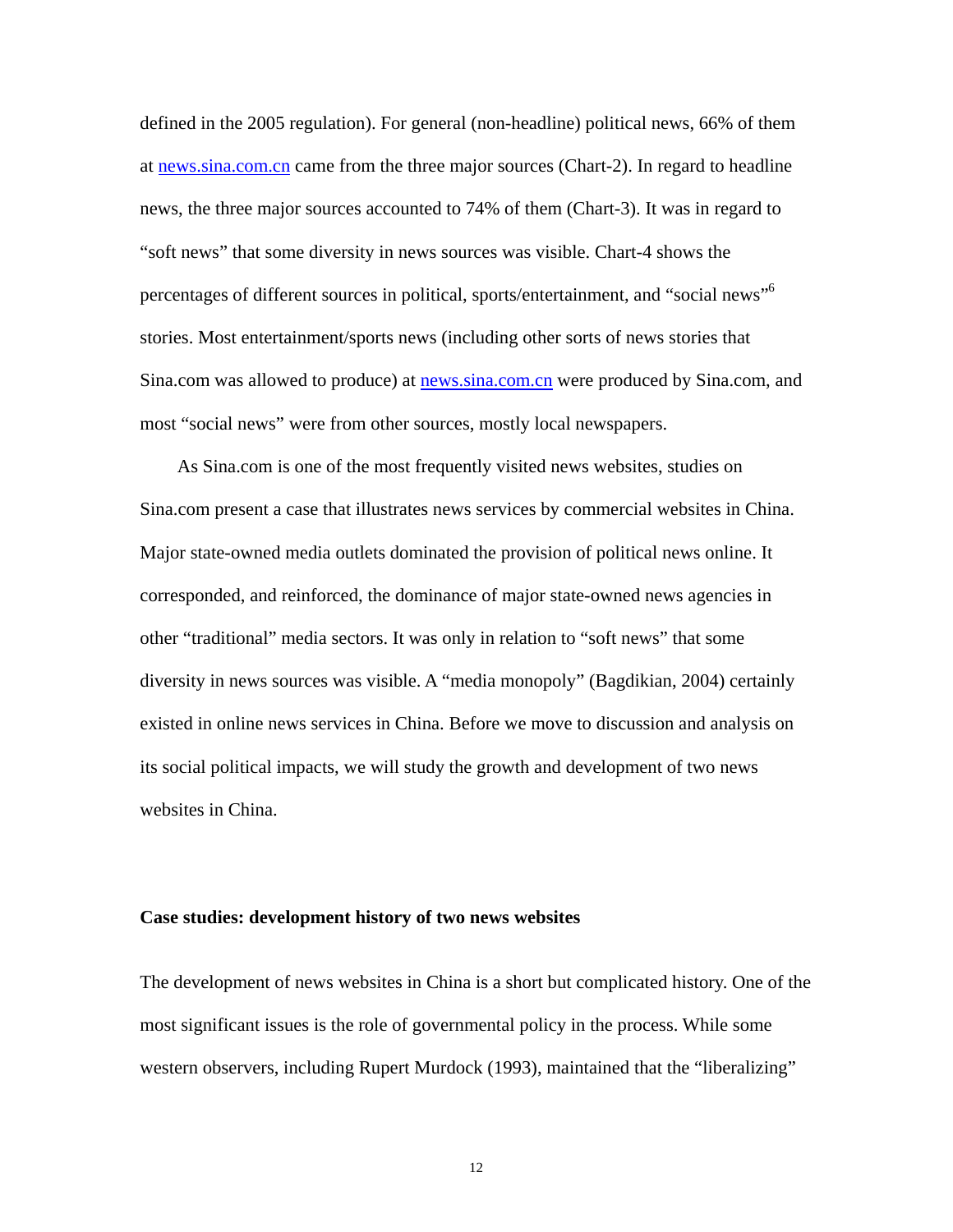power of the Internet and the "authoritarian" Chinese regime would come to clash, China actually encouraged the growth of online news service while seeking to keep it under control. The following case studies of the histories of two Chinese news websites can help to draw a picture of the industry. They represent state-owned news websites and commercial news websites respectively. People's Net shows how the Chinese state actively developed state-owned online news services and sought to maintain control over "public opinions." Sina.com shows how a commercial website achieved remarkable growth due to active venture capital and encouraging government policy. They both illustrate typical features of China's news websites.

#### People's Net

People's Net, www.people.com.cn, is the online presence of the Chinese Communist Party's foremost mouthpiece organ, People's Daily. People's Daily is the organ paper of the Central Committee of the Communist Party, and its history can be traced to late 1940s, before the Party came in power and founded the People's Republic of China. In the half century after its birth, People's Daily played a significant role in China's political life. People's Daily, being the organ paper of the Party's Central Committee, where ultimate political power rests, sits at the top of China's media hierarchy. There were times when first-page articles of People's Daily were to be exactly copied in the first page of all newspapers across the country, because the voice of the Party must be disseminated as widely as possible and without any alterations. People's Daily is the authoritative source of the party-state's policies and political news, as well as the foremost task force to carry out the party's propaganda tasks and to "maintain the correct direction of public opinion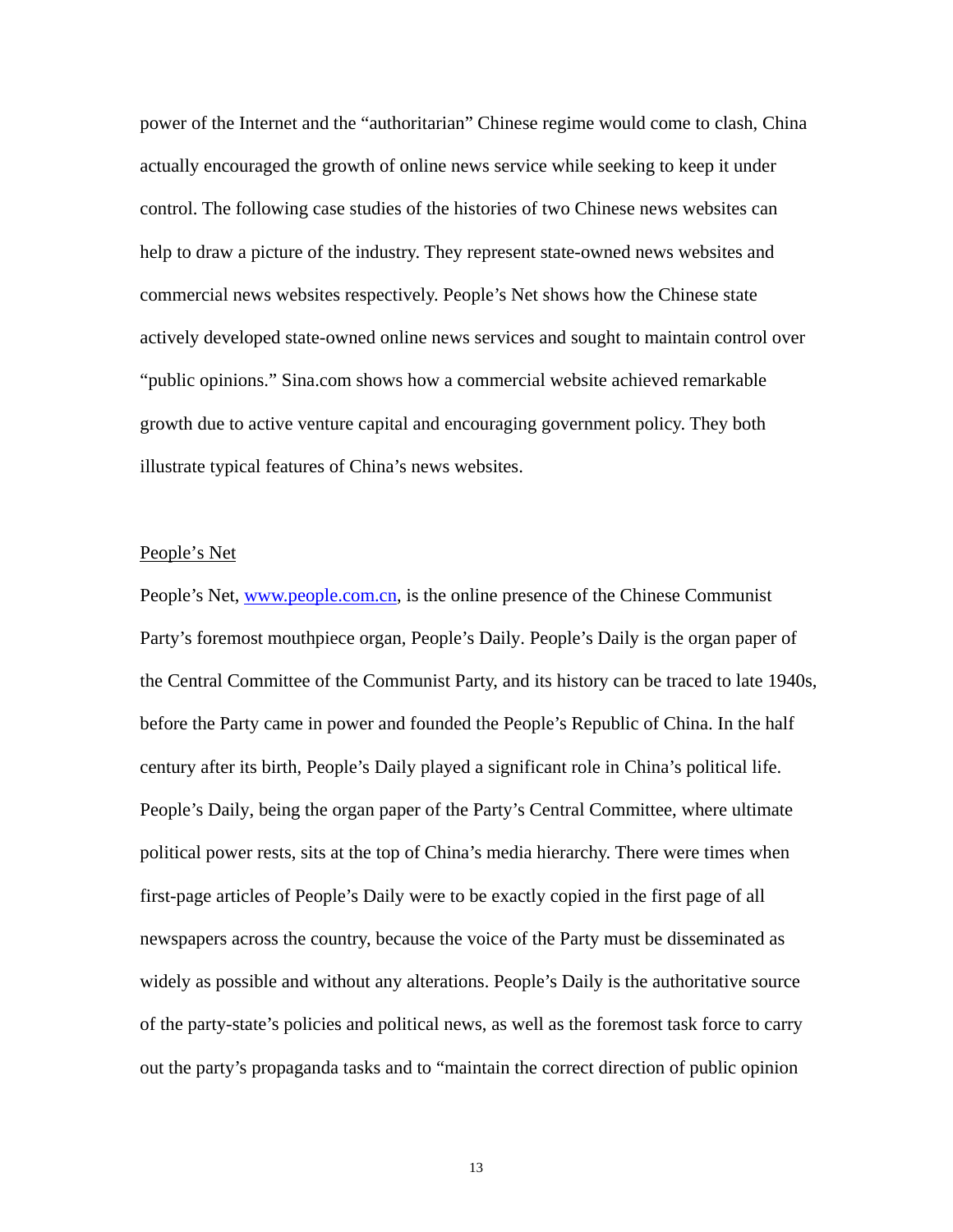(jianchi zhengque de yulun daoxiang)."

People's Net began as People's Daily's online version on January 1, 1997. This was a very early period in China's Internet development. It was less than one year earlier that a national backbone network infrastructure, ChinaNet, was built up. Internet in China was so new in 1997 that not many data existed to describe the development of the network at that time. The first national survey on the popularization of Internet in China by CNNIC (China Internet Network Information Center) was carried out only ten months later, and it reported that by October 1997, only 299 thousand computers in China were connected online and Internet users amounted to 620 thousand (CNNIC, 1997-2009). By any standards, Internet in China in early 1997 was still at infancy. Nevertheless, within one year after its birth, People's Net had been visited for 80 million times. And in 1998, it boasted to be "the most informative website in China" (People's Net, 2005).

1999 was a critical year in the development of People's Net, when heated online discussion over a news event alerted the Chinese government to make explicit policy decisions to propel and to control the growth of online news provision. On May 8, 1999, during the Kosovo War, NATO missiles attacked Chinese Embassy in Belgrade and killed three Chinese diplomats. When large numbers of protesters marched in the streets of major Chinese cities for the first time after Tiananmen Square, People's Net opened a web forum in protesting against the bombing. Within one month, 200,000 posts were posted, and the forum changed its name into "Strengthening the Nation Forum (强国论

坛)," channeling popular anger into support of the nation-state. The Party leadership was obviously pleased with People's Net's news service, and Ding Guangen, then head of the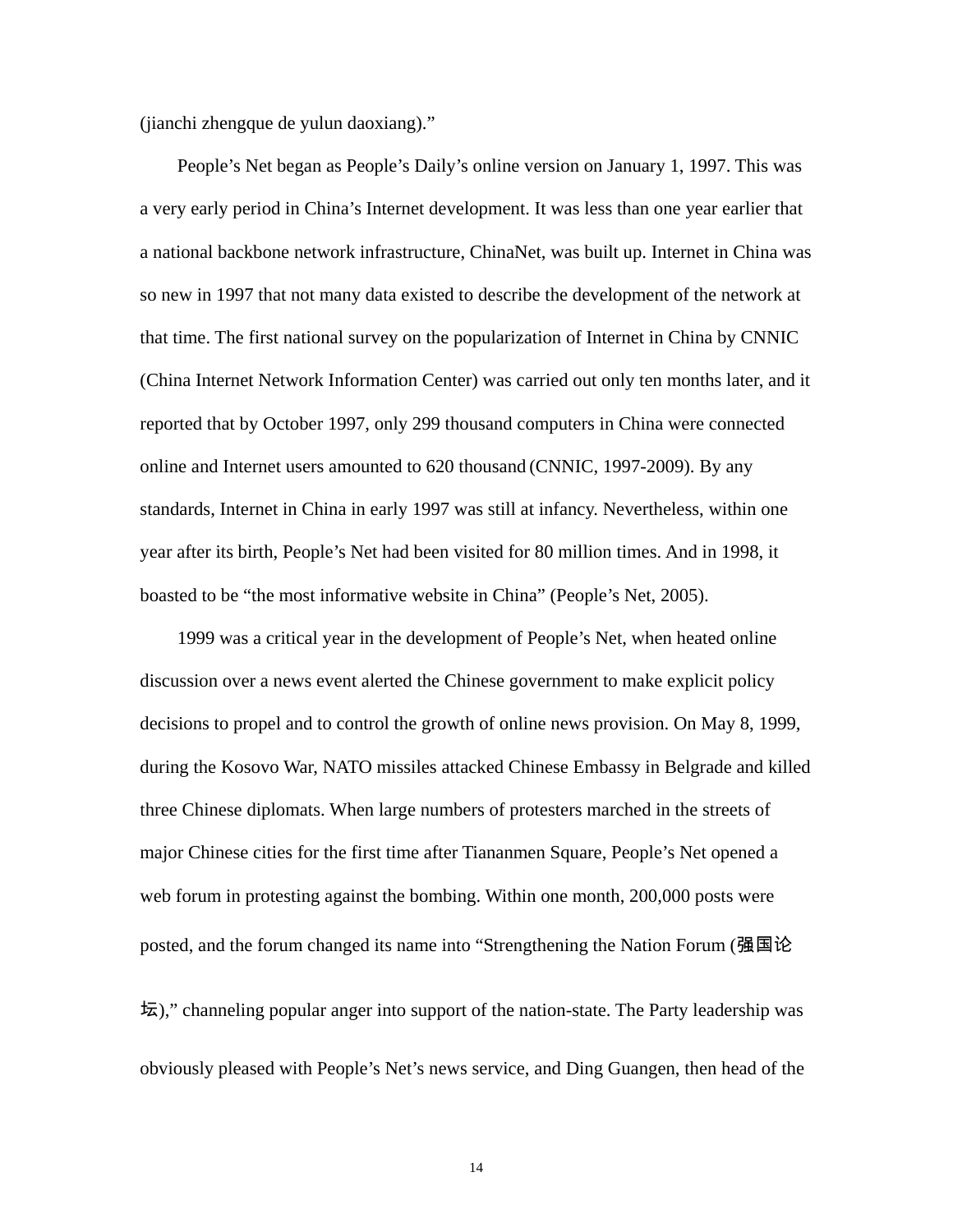Central Propaganda Department, visited People's Net in June to praise the website. On October 6, 1999, the Communist Party issued "Opinions of Central Propaganda Department and International Department on Strengthening Internet News Propaganda Work." This is the first document issued by the Party in regard to the Internet, and it explicitly argued that the development of online news propaganda should strive to control the "commanding heights" of the "public opinion front in the  $21<sup>st</sup>$  century"(see Min, 2001).

People's Net became an icon in official discourse symbolizing state support for online news services. In 1999, Chairman of the National People's Congress (NPC), Li Peng, was reported surfing People's Net while visiting Thailand. One year later, Jiang Zemin, then Party Secretary and President of China, reportedly viewed the website of People's Net during a state visit to South Africa. People's Net became the first news website that acted as an independent news producer, sending reporters to significant news events like the handover of Macau and the annual conferences of the National People's Congress (NPC). In a publicity stunt in 2000, when People's Net set up a special website covering the upcoming NPC conference, a press conference was held announcing the news, to which the Vice-Chairman of the NPC attended.

Early 2000s witnessed a series of party-state initiatives boosting the growth of stateowned news websites. In May 2000, the Central Propaganda Department and the International Department of the Communist Party jointly issued "Developmental Guidelines for Internet News Propaganda Cause 2000-2003," which set forth basic guidelines and goals for "propaganda cause" online. On August 9, *People's Daily* published an editorial on its first page, stating that "facing the fast development of the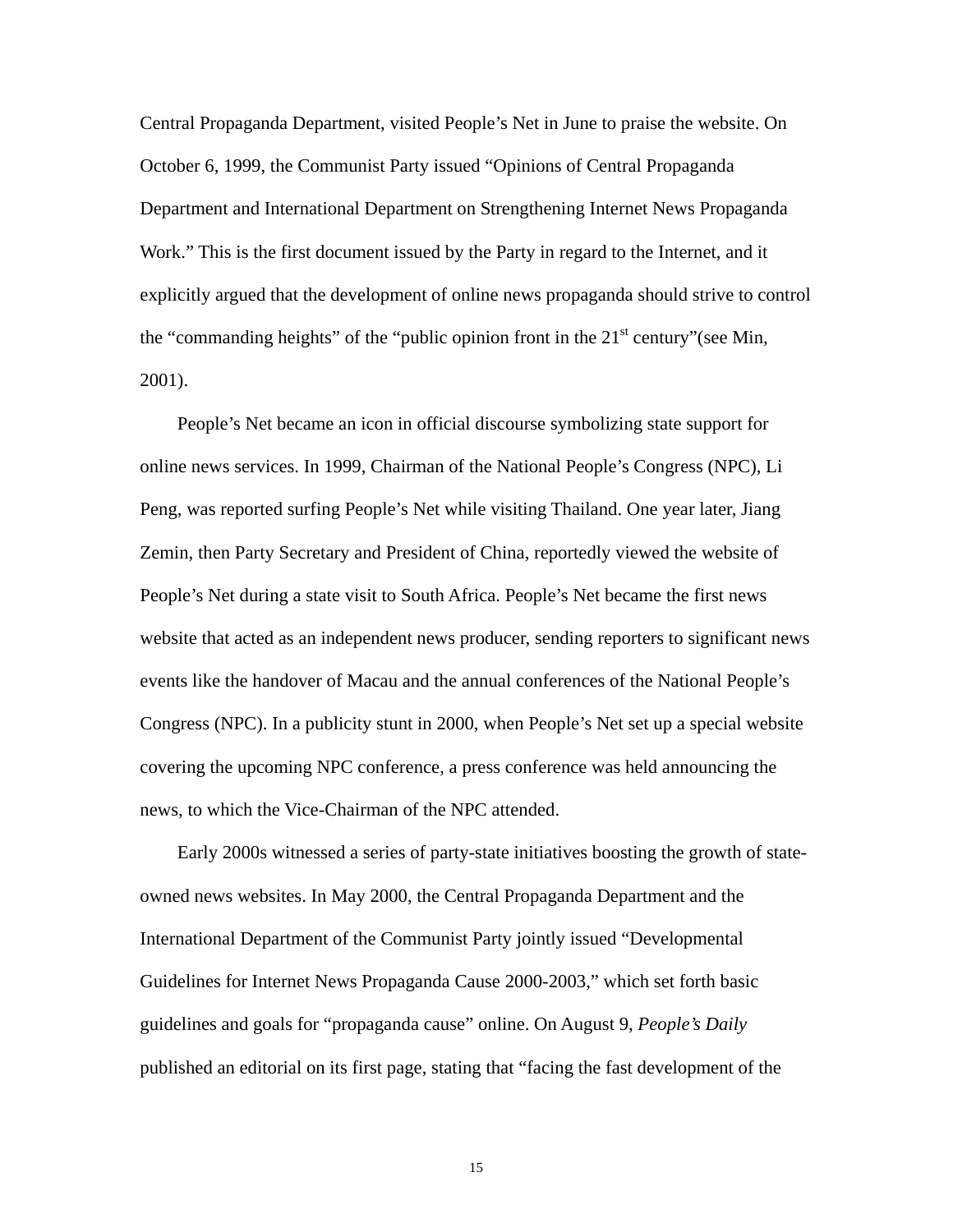Internet, an important task in front of us is to accelerate the innovation and transformation of the means of information and communication, to recognize and to fully utilize information network technology, to significantly strengthen Internet media construction, and to strengthen online news propaganda. This is an important and urgent issue that relates to the overall situation." In January 2001, Party Secretary General and Chinese President Jiang Zemin stated that Internet's propaganda function must be fully recognized, and that the Internet must be a new front for thought work (Min, 2001). In contrast to commercial Internet services, which encountered huge losses when the Internet bubble burst in early 2000s, this was a period in which state-owned news websites rapidly grew. By the end of 1999, state-owned websites totaled about 700, but the number tripled within one year. People's Net changed its web address from www.peopledaily.com.cn to www.people.com.cn in October 2000, highlighting its unique role in the propaganda cause. By 2001, it became a multi-lingual website with contents in six foreign languages besides simplified and traditional Chinese, including English, French, Spanish, Japanese, Russian, and Arabian.

Besides the propaganda cause, People's Net also made significant efforts making profits. It marketed itself to advertisers as the most authoritative source of news online. On its website, People's Net emphasized that it was affiliated to the foremost mouthpiece of the Party, *People's Daily*, and that state and party leaders, as well as foreign political figure visiting China, all paid great attention to People's Net. The strategy on highlighting People's Net's proximity to political elites seemed to have worked well, and its advertising clients consisted a long list of well-known transnational and domestic corporations, including IBM, GM, Toyota, and Lenovo.<sup>7</sup> The process of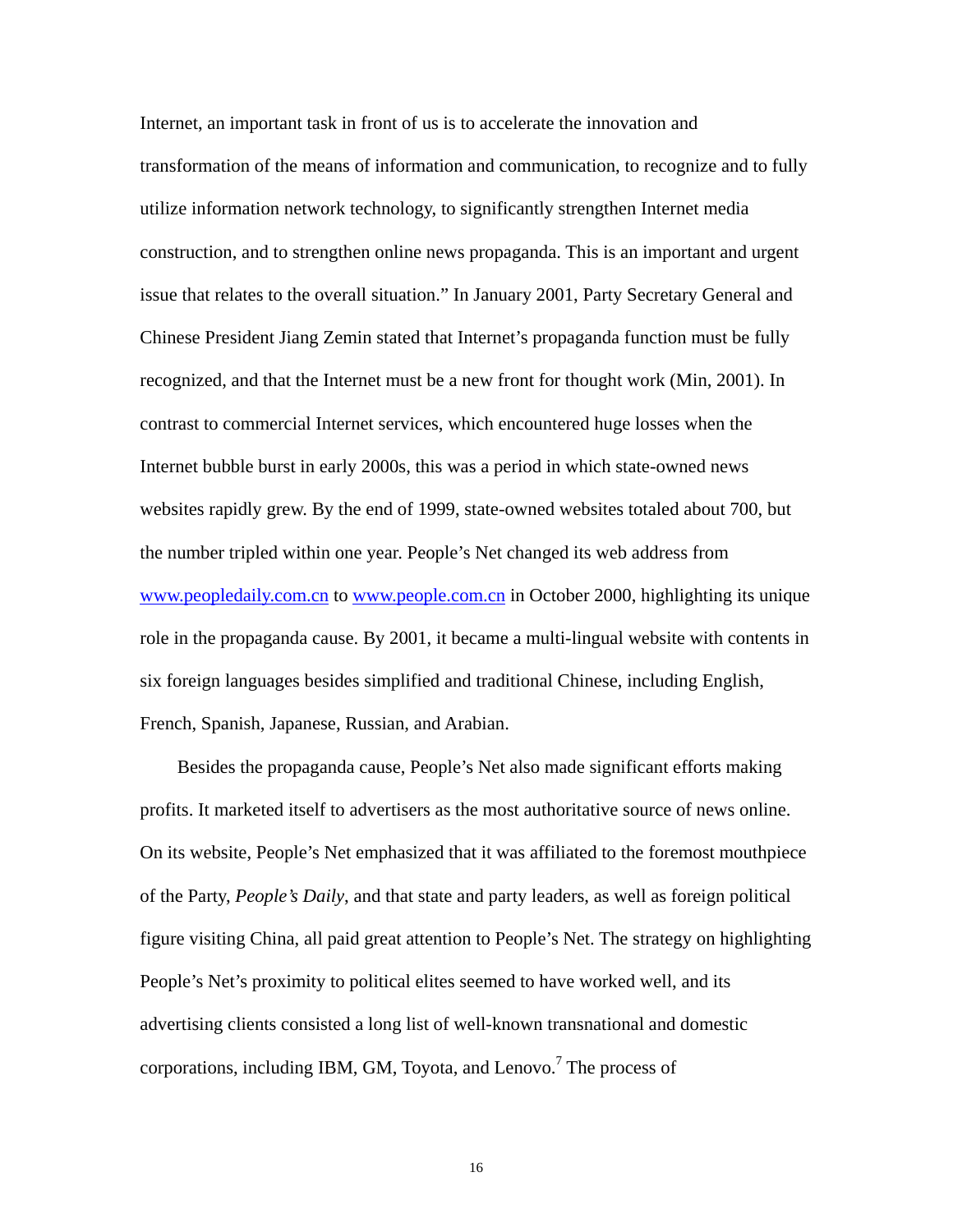commercialization, under the vigorous push from the party-state, was accelerated by the end of 2007. In October and December, 2007, two high-rank governmental officials, including the Director of Press and Publication Administration and the Deputy-Director of the State Council Information Office, stated in different occasions that that the next step of reform in relation to governmental news websites, including People's Net, included turning some of them into public listing companies (China Securities News, 2007 12 5).

#### Sina.com

Sina.com's history started even earlier than People's Net. Its precedent, Srsnet.com, started in April 1996, only one month after ChinaNet, the national backbone network infrastructure, was built up. Srsnet.com firstly became well-known as a web forum for soccer games. Along with the rising popularization of soccer in China in 1997, Srsnet.com became the most famous website on soccer. China's Internet population at that time witnessed a drastic increase. According to CNNIC reports, from October 1997 to June 1998, networked computers and Internet users almost doubled in eight months. Internet surfers new to the online world, excited by the new technology, were eager to discover what the Internet could bring them. The fame of Srsnet.com soon spread out of the circle of soccer fans and became one of the icons of the early days of Internet in China.

In October 1997, Srsnet.com received its first (and Chinese IT industry's first) investment from transnational venture capital. A consortium led by Walton International Investment Group invested USD 6.5 million into Srsnet.com. One month later, when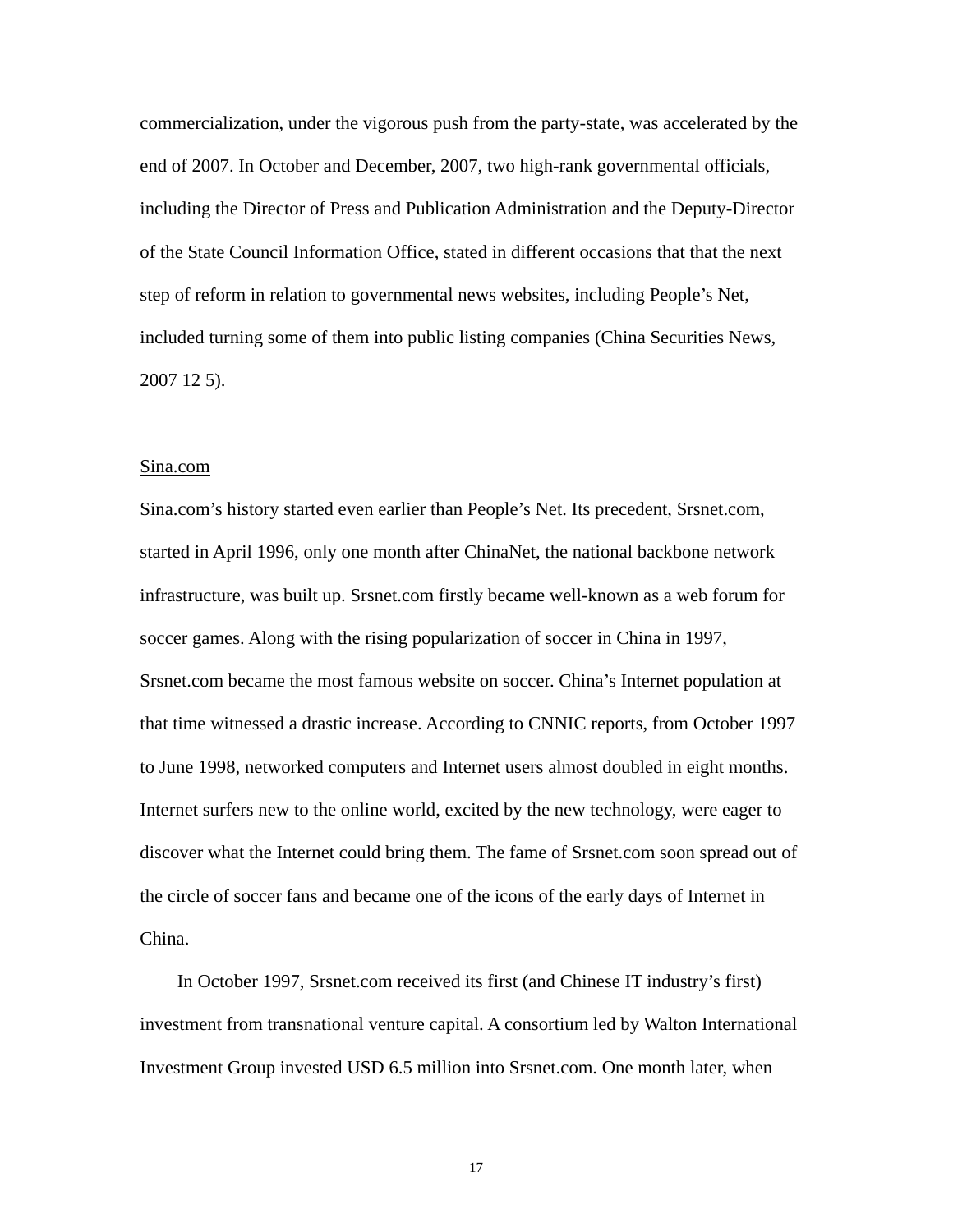media survey showed that Srsnet.com had become one of the top three popular websites in China, Srsnet.com decided to publish sports news in addition to the well-known forum. It almost immediately became the most popular online resource for sports news. In 1998, Srsnet.com seized the "soccer heat" in China and extensively covered the FIFA Soccer World Cup in France, thus further strengthened its role as one of the most well-known and popular websites in the country (Chen and Zeng, 2005).

However, it was not until the end of 1998 that Sina.com was born, when Srsnet.com merged with a US-based Chinese website, Sinanet. Sinanet was created at Stanford University by three Taiwanese students in 1995. Before the merger, Sinanet had already been captured by venture capital and was the largest website in Chinese language in the US. Backed by Walton International, Srsnet.com acquired Sinanet and named the new company Sina.com, in Chinese, Xin Lang, which means "new wave" (Xiong, 1998). The acquisition of Sinanet further bridged Sina.com with transnational venture capital. The history of Sina.com was then marked by constant efforts looking for oversea financing and the adventures of venture capital.

In February 1999, merely three months after the merger, Sina.com received an investment of USD 25 million from oversee investors including Goldman Sachs. This was the largest amount of venture capital investment at that time, which initiated the competition for oversea investment among Chinese Internet companies. To be listed in NASDAQ became the goal of many Chinese IT enterprises. From 1999 to 2000, four Chinese Internet companies were listed in NASDAQ, and Sina.com came the second. It was listed on April 13, 2000, and soon raised USD 68 million. However, 2000 was exactly when the Internet bubble began to burst. After NASDAQ index reached its record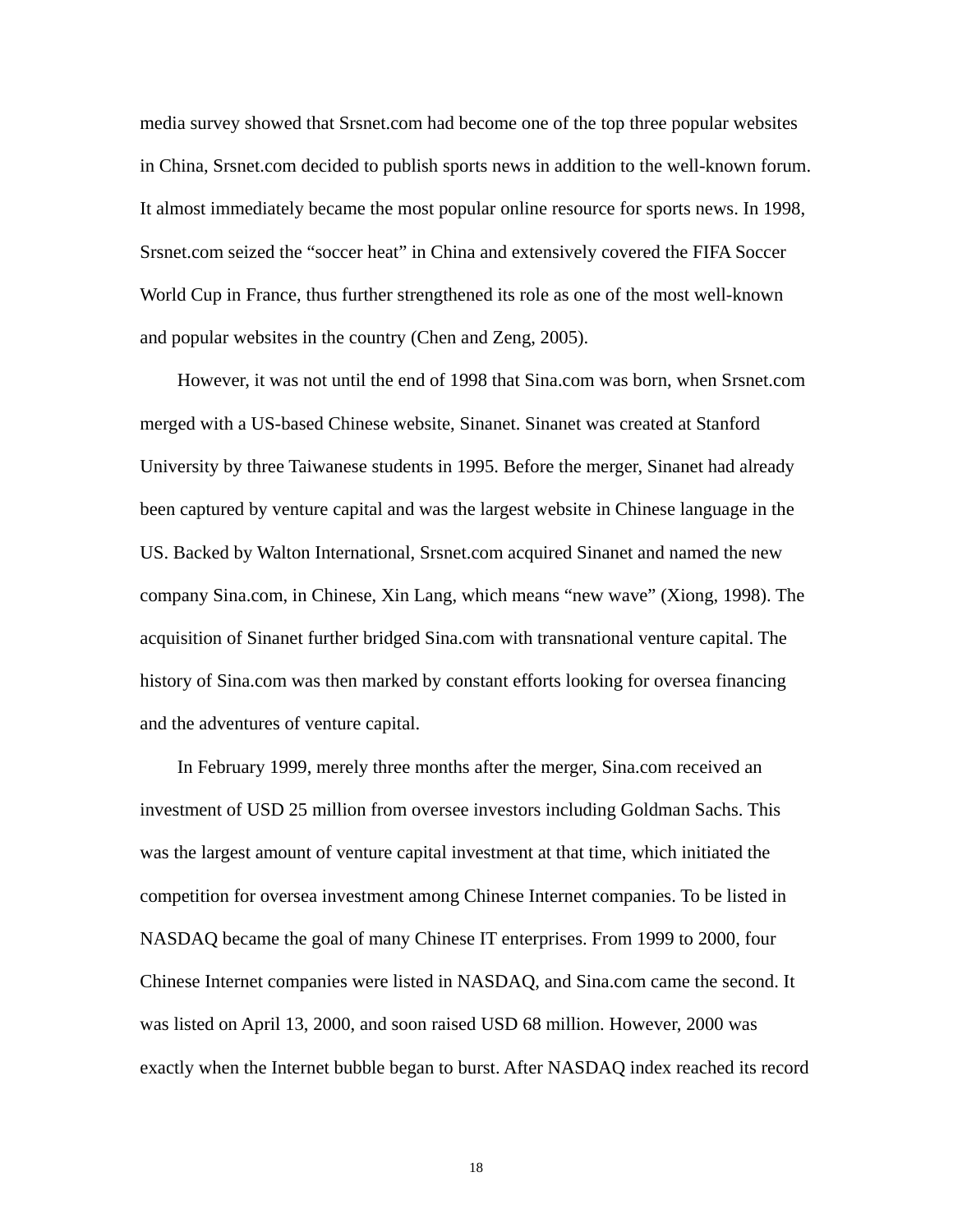high in March 2000, it became a long period of steady decline. Sina.com, together with other Chinese listing companies, suffered heave losses. It was not after July 2002, when NASDAQ index started to recover did Sina.com claim to be profiting (Jin, Xu, Jin, Zhang, and Guo, 2005).

The growth of Sina.com underwent a series of changes in its corporate structure and its business model. Today, Sina.com has become a media conglomerate that includes businesses ranging from search engine, e-commerce, to instant messaging. Sometimes Sina.com refers to itself as a web portal. However, starting from a forum on soccer and a sports news provider, Sina.com's news service is what keeps it at the front of the market. Sina.com was well known for its quick response in covering breaking news and its huge volume of information. For Chen Tong, the moderator of the soccer forum of Srsnet.com, and later Chief Editor and Senior Vice President of Sina.com, the success of Sina.com must be attributed to the success of news services (Chen and Zeng, 2005). Sina.com is mostly known by Chinese Internet users through its news page at news sina.com.cn. It has become one of the most influential media outlets in Chinese media industry.

However, Sina.com has never been a source of original news stories (except for sports and entertainment news). As discussed above, state policy explicitly prohibits commercial websites like Sina.com to produce news stories. They can only reprint news published by state-owned news agencies. As a result, news on Sina.com is never known for its originality but for its huge amount of (reprinted) information and its editorial skills. Huge numbers of news audience bring Sina.com huge numbers of advertising and short text messaging revenues.<sup>8</sup> Indeed, advertising revenue has always been the most important and the fastest growing source of income for Sina.com. During the three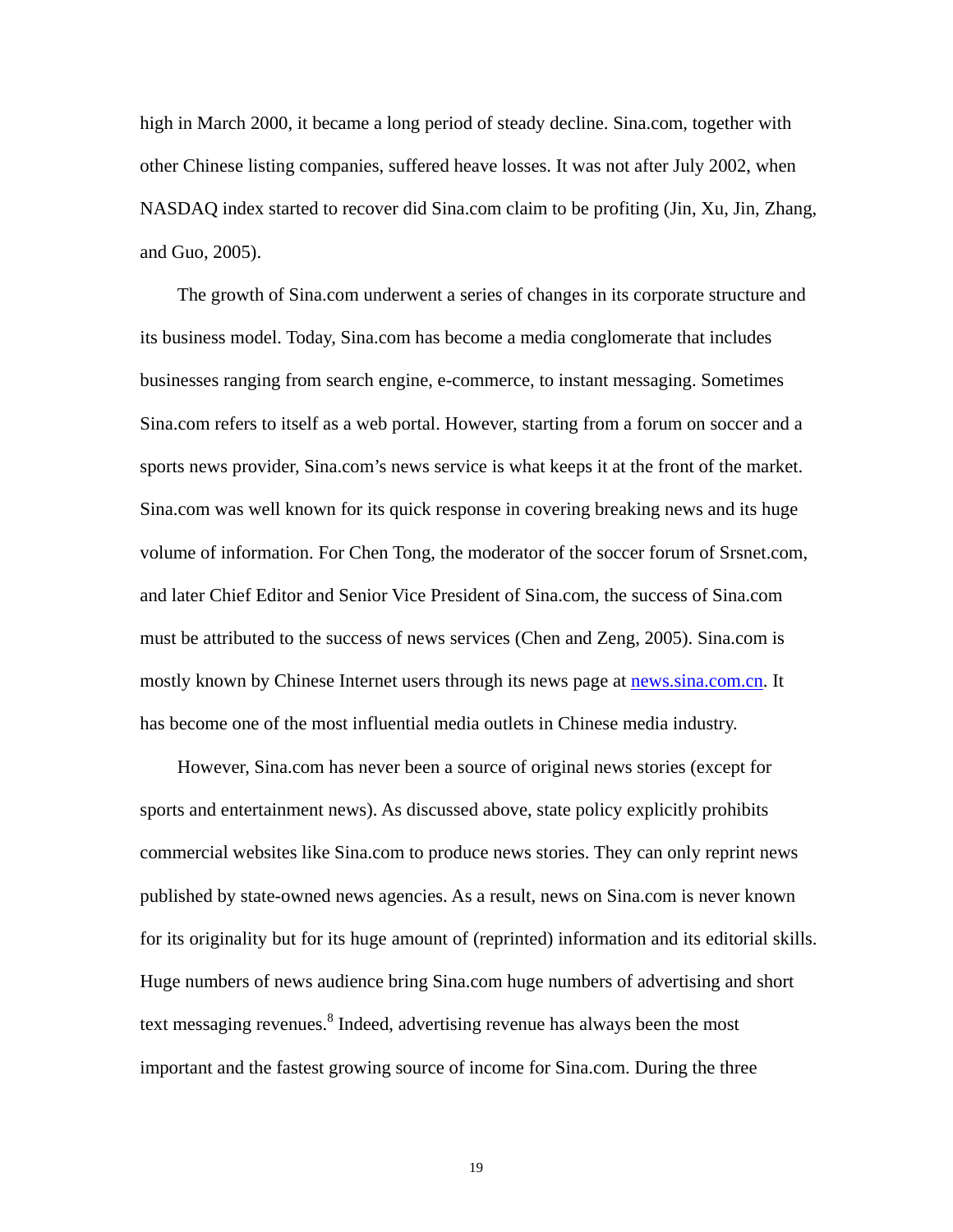months ending March 31, 2000, Sina.com's total revenue amounted to USD 3.6 million, in which 3.1 million came from advertising. $9$  In the quarter ending September 30, 2007, total advertising revenue reached USD 45.8 million, while total revenue was 64.3 million.<sup>10</sup> During the history of Sina.com, advertising has always been the major source of income. With advertising amounting to such a predominant portion in total revenue, the role of news services in attracting viewers has always been critical for Sina.com. In the early days of Srsnet.com, news generated popularity. In a Sina.com transformed by venture capital, news generated advertising revenue.

Sina.com's development took place in the context of state-coordinated growth of Internet in China. Without Chinese state's investment on national Internet infrastructure, i.e., ChinaNet, in 1996, Srsnet.com could not have been accessible to national Internet users in the first place. It was among overall growth of commercial Internet sector in China that Sina.com saw a drastic growth. From 2001 to 2006, the market for online advertising, search engine and email services increased from RMB 580 million (USD 83 million) in 2001 to RMB 7.53 billion (USD 1.08 billion) in 2006. The market for online advertising grows from RMB 30 million (USD 4.3 million) in 1998 to RMB 4 billion (USD 570 million) in 2006.<sup>11</sup> State policy nurtured a booming Internet sector, and Sina.com was one of the most fast-growing corporations.

State control over news production shaped the provision of news at Sina.com. It started from a soccer forum, a sports news website, and grew to an online source of reprinted news, boasting the quantity of news and editorial innovations, rather than its originality or the depth of news stories. Being one of the few licensed commercial websites, Sina.com did not have much incentive to resist state law and policy. Its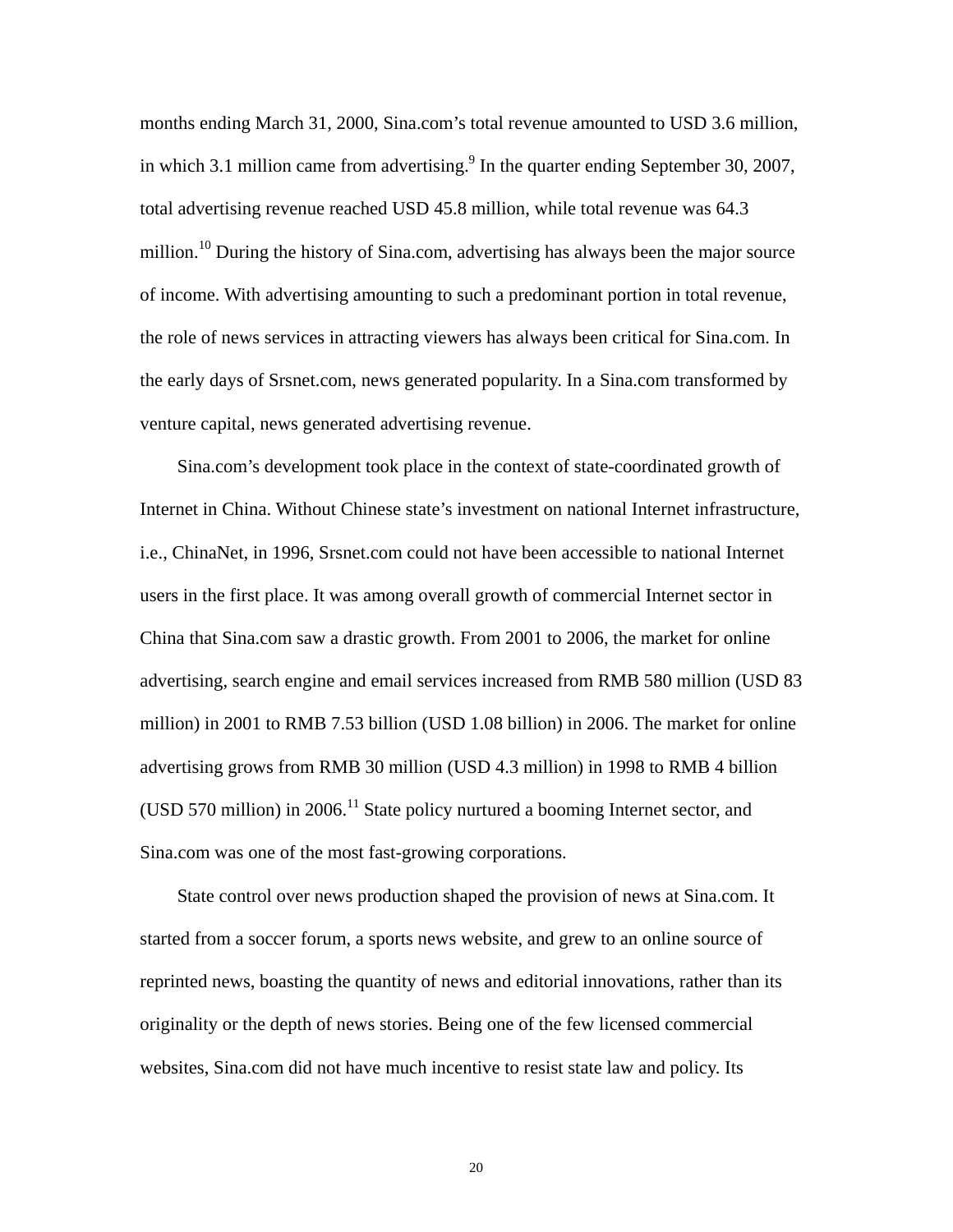investment was high, and State Council Information Office, which issued orders on what not to report, was precisely the governmental organ that issues news website licenses. Sina.com could never seriously challenge state control. It development in news services was achieved within the parameters set forth by state law and policy.

 Lastly, venture capital, vital for the growth of Sina.com and other commercial Internet corporations in China, was able to enter Chinese market as a result of explicit policy design, which became particularly apparent if compared with China's strict policy in regard to foreign investment in other media sectors, e.g., television. Generally, foreign capital has been allowed to invest in Chinese media only in a very limited way. In Yuezhi Zhao's (2008) words, transnational capital in Chinese media industry has always been "kept at the peripheral." However, the Internet sector in China, at the center of China's developmental strategy, granted much more freedom for transnational capital than traditional media could have. Walton International started to invest in Srsnet.com as early as 1999, and Sina.com was listed in NASDAQ in 2000. Such freedom for foreign direct investment was difficult to imagine for China's other media sectors, like television, radio, or the press.

#### **Conclusion: News websites and media democratization in China**

The democratic potential of the Internet is an important and interesting topic. Network technology makes it possible for anyone to communicate to a large audience fast and cheaply. Faithful believers in the power of technology may want to agree with Pool (1983), who argues that electronic communication technology has an inherent tendency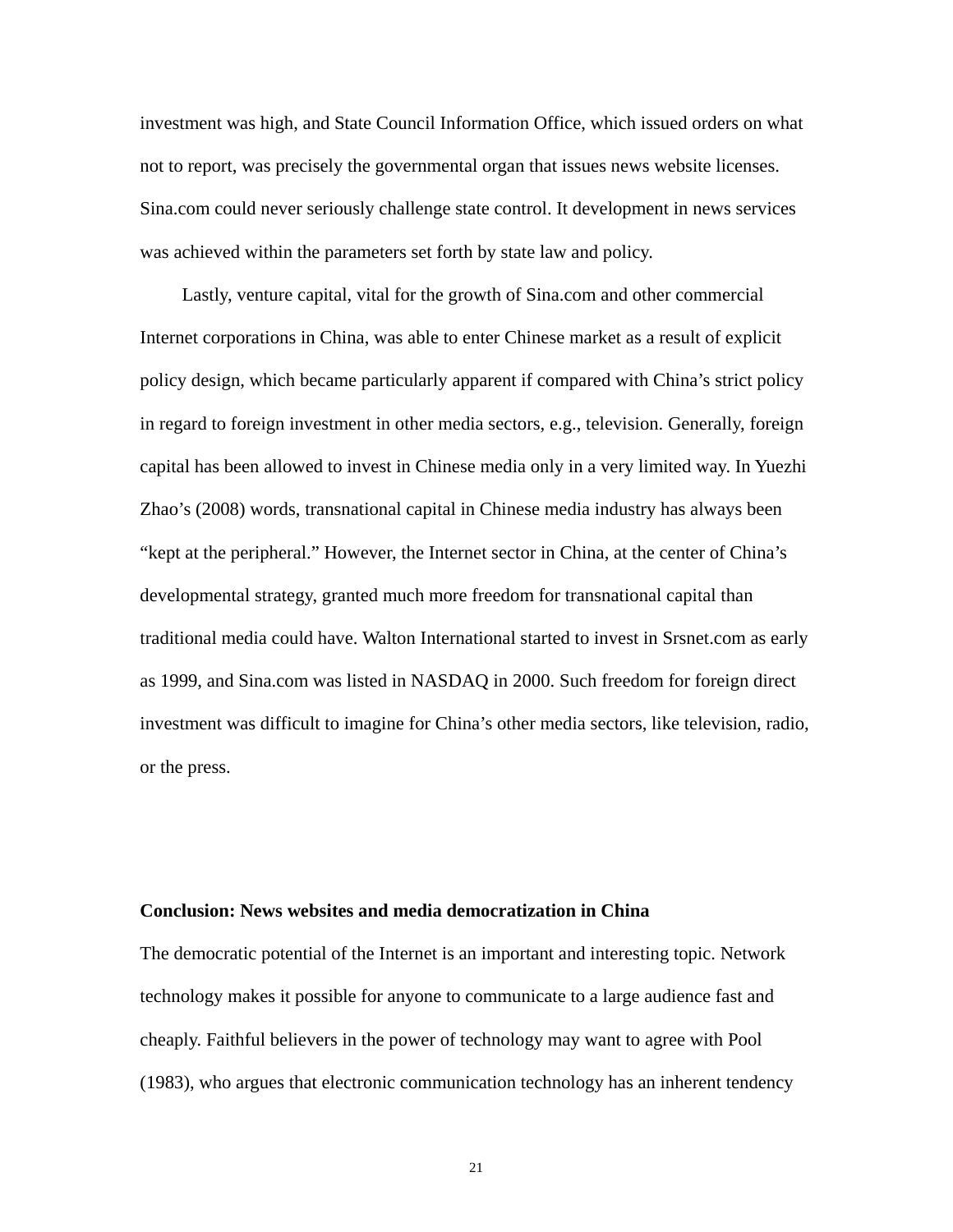for freedom. When barriers to democratic debate and policy-making are assumed to be mostly technical, Internet seems to be the ultimate solution for a utopian democratic society. Indeed, excited by technical possibilities opened up by new technology, fans of the Internet may question any regime's capability to rein the network. In short, if there is a technical solution for any forms of control, HOW can any undemocratic system continue to repress people when faced with the power of technology?

 More cautioned arguments supportive of the correlation between networking technology and democratic media maintain that the gauge to measure the democratic potential of the Internet should not be a utopian democracy, but the spoke-and-hub structure in traditional media. The Internet does make it easier for people to communicate, and it is a qualitative change that can impact one's self-perceptions and eventually lead to fundamental social changes (Benkler, 2006). This is actually the basis on which some researchers emphasize the use of web forums in China and express faith in the power of the Internet to democratize China (Tai, 2006).

 However, our study of news websites in China maintains that besides web forums and instant messaging (which are both heavily censored), news websites matter. This is not only because the major purpose of Chinese net surfers is to read news stories (CNNIC, 1997-2009), but that free access to news and information is essential for any democratization processes. To be adequately informed people must be able to learn about political news stories and public events. Web forums, weblogs, and MSNs cannot work to that effect, and a democratic media system is indispensable. In the case of China, how political news are produced and distributed online thus becomes the center of our concern—does the Internet really help people to be better informed?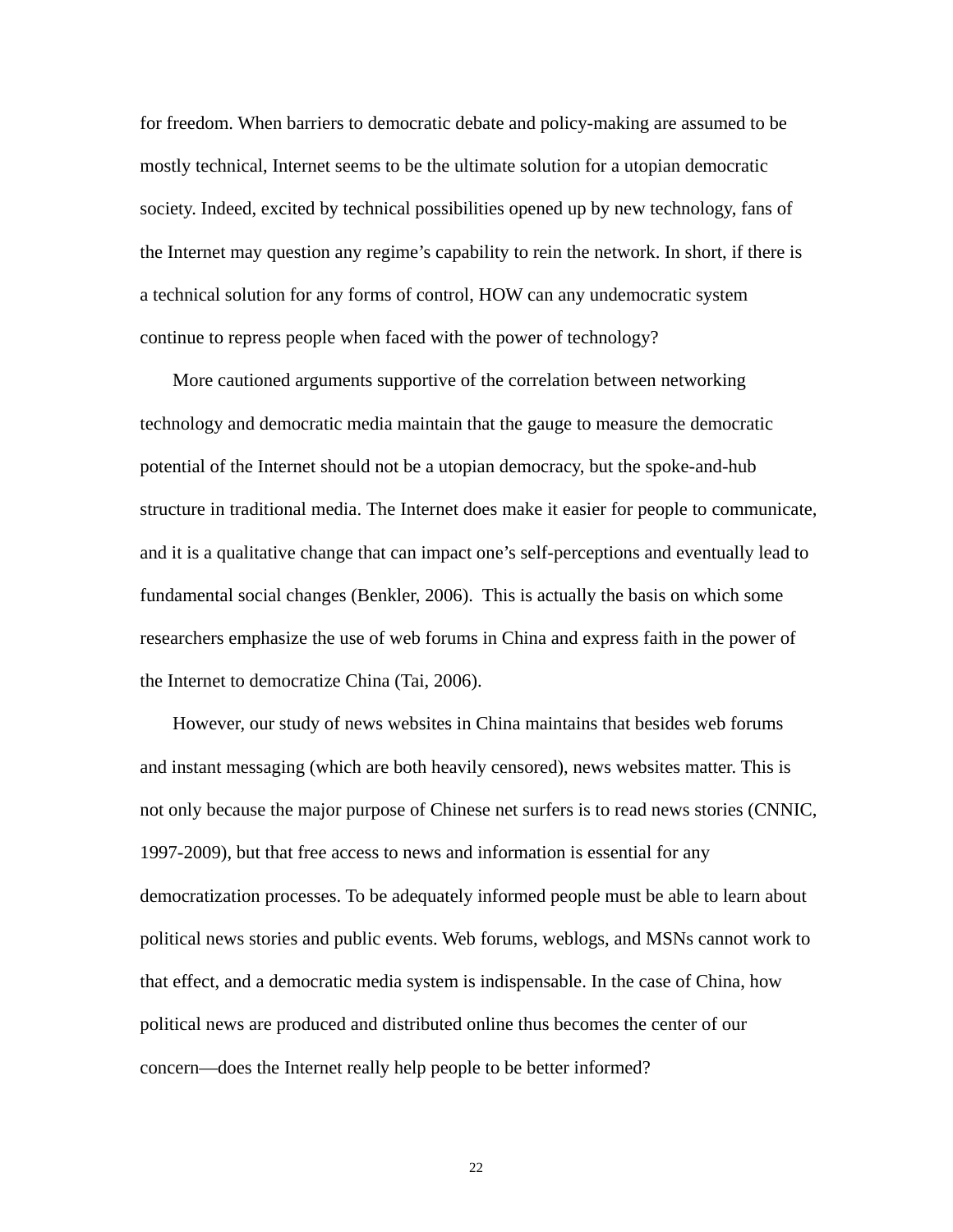We set two criteria for our test. First, whether Internet helps circumventing/resisting censorship on news. Second, whether Internet brings about diversified sources of news, and whether it provides more in-depth investigations and reports. However, we find that news websites in China fail to meet either one of them.

 Growth of news websites in China is part of a state-coordinated project to develop the Internet as a propellant for economic growth. State-owned websites were developed with explicit propaganda agendas, and their institutional affiliation to existing Stateowned media corporations ensured that the old (self-)censorship was cloned in the operation of these websites. For a few commercial news website, they were not granted the right to produce news stories from the outset, and the state organ who carried out censorship tasks, the State Council Information Office, was precisely the one that issues business licenses. Given the high stake in investments, and the ease for the state to discover and to punish resistance, censorship was enforced vigorously and effectively.

 In regard to diversity of news sources, news websites in China did not have any positive changes in compared with traditional media. State-owned websites, of course, represent the voices from the Party-state. Small businesses, non-profit organizations, individuals were simple deprived of their right to even set up news website. For the few large commercial websites that were licensed, they were banned from news production. Our research shows that the news stories they reprinted were mostly from the big three State-owned news agencies. It did not contribute to news diversity. As a matter of fact, the more Sina.com and other commercial websites reprint, the better that the Party-state's voices and opinions were disseminated, since these were the only contents allowed to communicate through the network.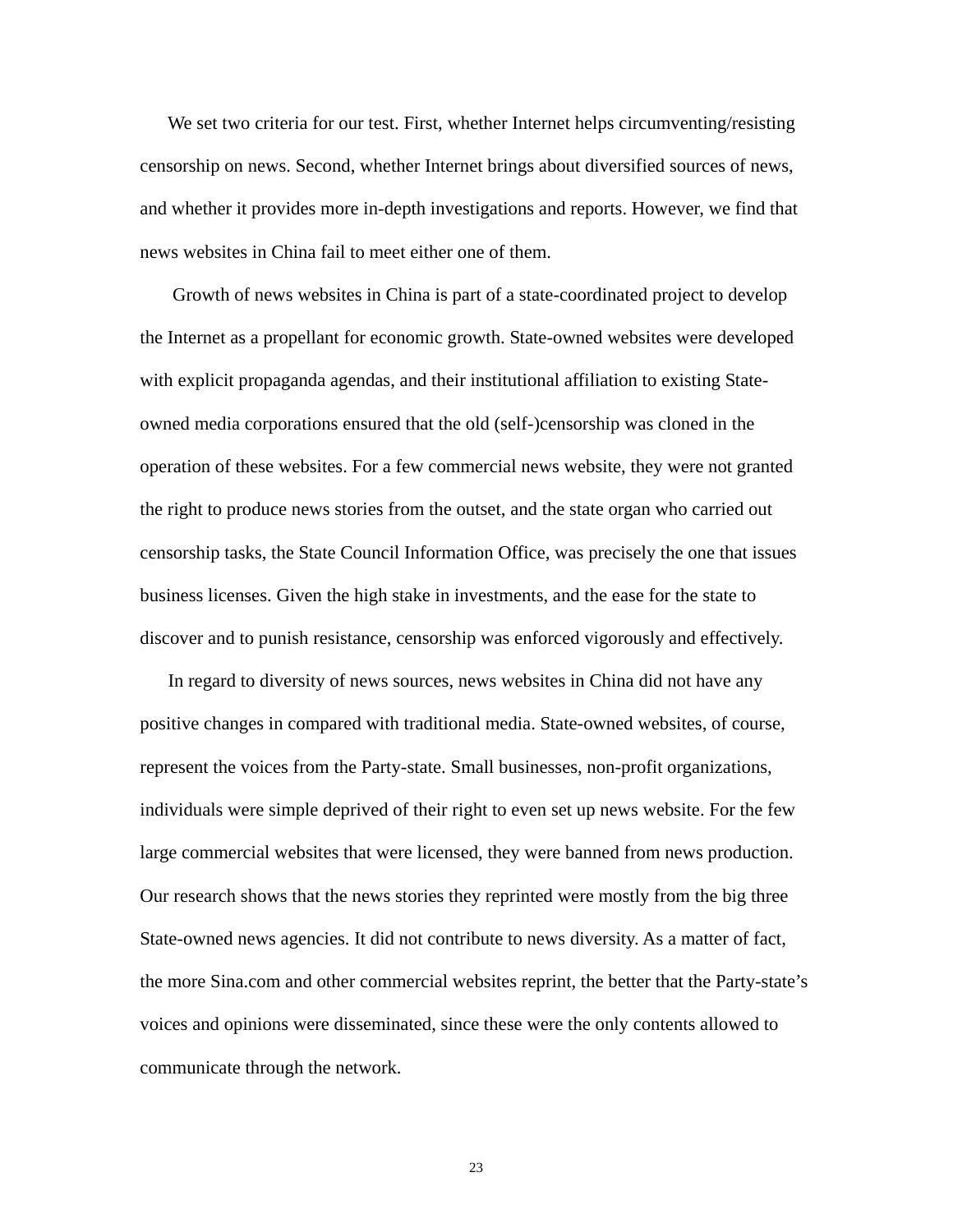Instead of believing in the inherent power of technology, we maintain that the introduction of Internet in China must be situated in specific social, political, and economic contexts. Technology does not have deterministic power, but that the "receiving context" largely shapes how and for what end technology will be used (Zhou, 2005). While the party-state dominates political life and remained heavy-handed in media regulation and censorship, to hope the Internet, as a technology, to foster democracy does not seem convincing.

 Of course, to argue that the Internet and news websites do not automatically bring about media democratization does not mean that pro-democracy initiatives and mobilization cannot take place in Internet-related settings, e.g. web forums. To document state policy and news websites in China is an effort to understand the dynamics in the development of Internet and online news services in a rapidly changing Chinese society. Internet in China grew at a time when information and communication came to the center of contemporary capitalism (McChesney and Schiller, 2003). The Chinese party-state's policy on the Internet aimed to shape the industry as a profit-making sector and to forestall challenges to the political status quo. The history of Chinese news websites seems to prove that these two goals fit together very well. Initiatives to democratize Chinese media cannot come from either technology or the market. Such endeavors, by nature, are social and political.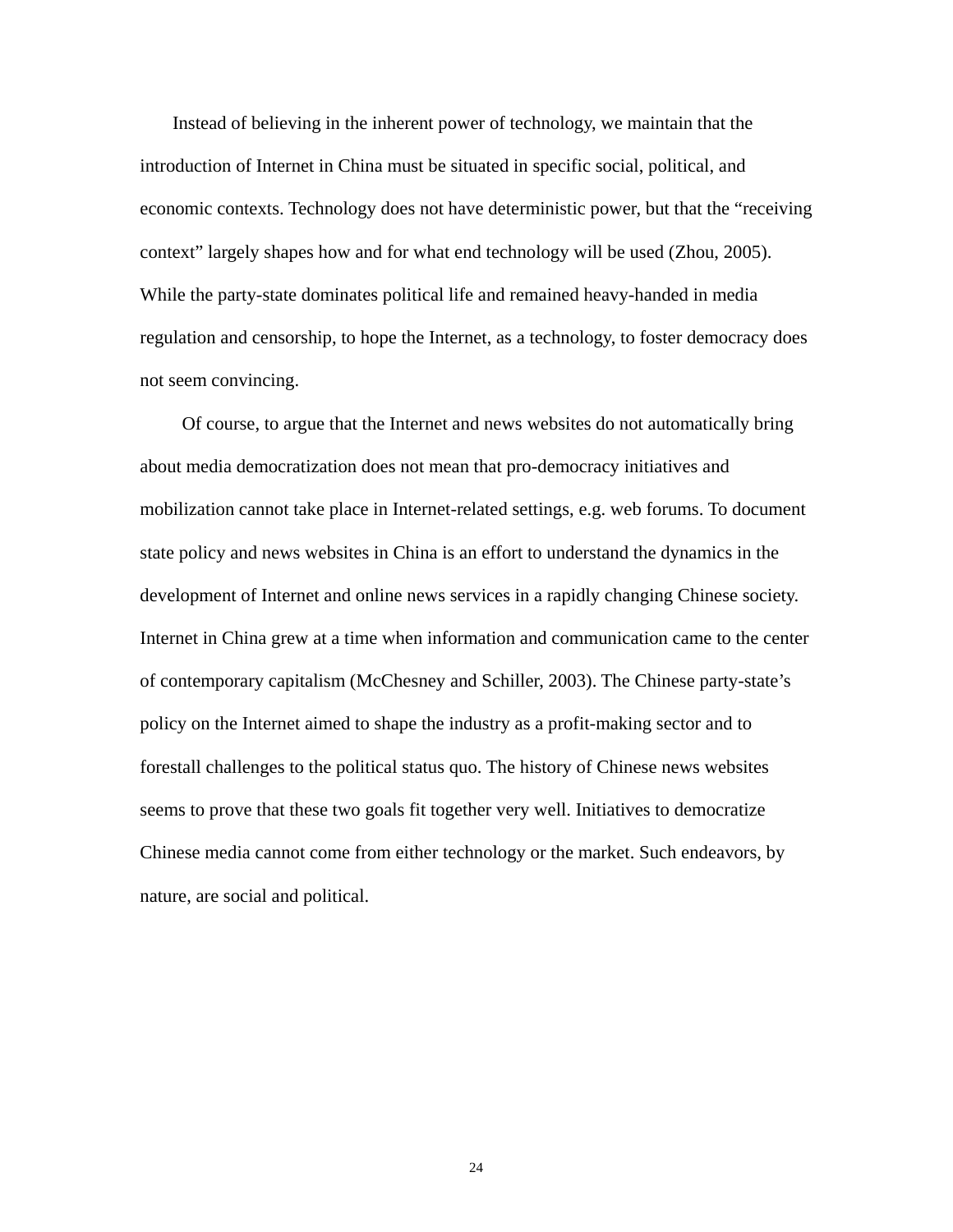$\overline{a}$ 

<sup>7</sup> See http://www.people.com.cn/GB/51086/index.html.<br><sup>8</sup> Sing com and some other Chinese news websites have

<sup>8</sup> Sina.com and some other Chinese news websites have short text messages services. They send headline news to subscribers' cell phones in the form of short text messages. Therefore, a large proportion of Sina.com's short text messaging revenue actually comes from news services.

financial reports are available on Sina.com's website,

http://tech.sina.com.cn/focus/finance\_report/index.html (in Chinese), and http://corp.sina.com.cn/eng/sina\_index\_eng.htm (in English). However, English versions

<sup>1</sup> See http://www.cnnic.gov.cn/html/Dir/2003/12/12/1999.htm.

<sup>&</sup>lt;sup>2</sup> This is based on one author's working experience in a top-rank commercial news website in China.

<sup>&</sup>lt;sup>3</sup> The People's Supreme Court of China, at its own discretion, issued interpretations of legal codes from time to time. Although China does not have a case law system, judicial decisions made and circulated by the Supreme Court had the power of law.

<sup>&</sup>lt;sup>4</sup> See the "About Sina" page in  $\frac{http://corp.sina.com.cn/chn/sina_prob.html}{http://corp.sina.com.cn/chn/sina_prob.html}$ .

http://news.sina.com.cn/news1000/

<sup>&</sup>lt;sup>6</sup> "Social news" is a special category for Chinese news media. Besides news stories on politics, entertainment, and sports, stories about the common people are classified to a category called "social news." In a way they are similar to tabloid stories in the western context.

 $9^9$  See Sina.com's financial report summary for the third quarter in 2000, at http://finance.sina.com.cn/news/2000-05-17/32967.html. Summaries of Sina.com's

of these summaries do not include figures on advertising revenues.

 $10$  See Sina.com's financial report summary for the third quarter in 2007, at http://tech.sina.com.cn/i/2007-11-15/06021852838.shtml.<br><sup>11</sup> See http://www.people.com.cn/GB/51086/51087/51116/index.html.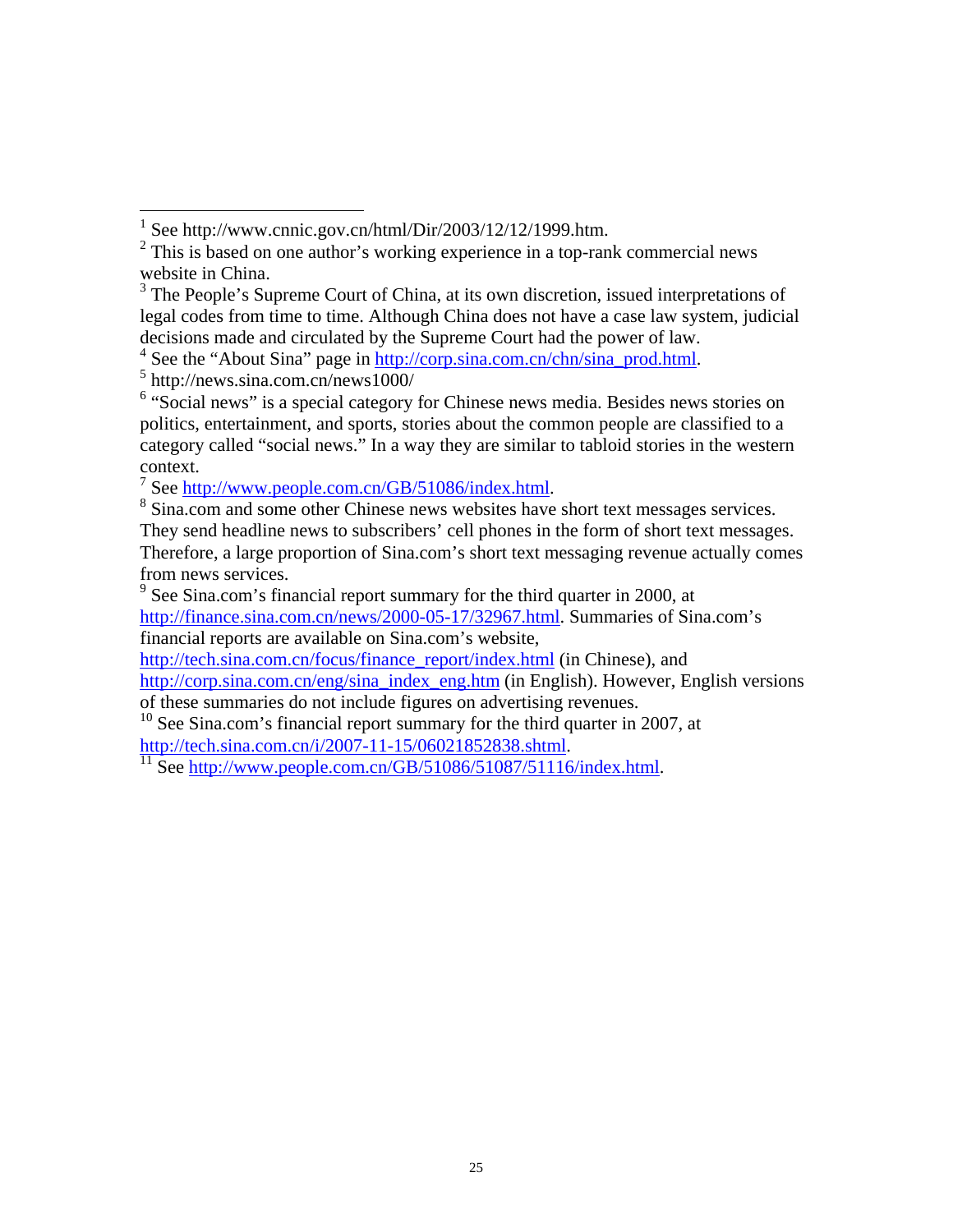#### **References**

 $\overline{a}$ 

Bagdikian, Ben H. (2004) *The new media monopoly*, Boston: Beacon Press.

Benkler, Youchai. (2006) *The wealth of networks: How social production transforms markets and freedom*. New Haven Conn.: Yale University Press.

Chen, Tong and Zeng, Xiangxue (2005) *Xinlang zhidao (The Way of Sina.com)*, Fuzhou: Fujian People's Press.

CNNIC (China Internet Network Information Center) (1997-2009) "Statistics Report on the Development of Chinese Internet," http://www.cnnic.gov.cn.

Hou, Tao (2006) "The scale of Net Ad market grows fast, portals engage in differentiation" from *Blue Book of China's Media: Report on Development of China's Media Industry*, ed. Cui, Baoguo, Beijing: Social Science Academic Press.

Jin, Chao, Xu, Zhibin, Jin, Lei, Zhang, Kaifeng, and Guo, Kaisen (2005) "Zhongguo Hulianwang Shinian Baipishu (white paper on ten years of Internet in China)," http://tech.sina.com.cn/misc/2005-12-10/95/1040.html.

Kang, Xie (2006) "Industrialization supported by informatization: the economic effects of the Internet in China" from *Chinese cyberspace : technological changes and political effects* / edited by Jens Damm and Simona Thomas.

McChesney, Robert and Schiller, Dan (2003) "The Political Economy of International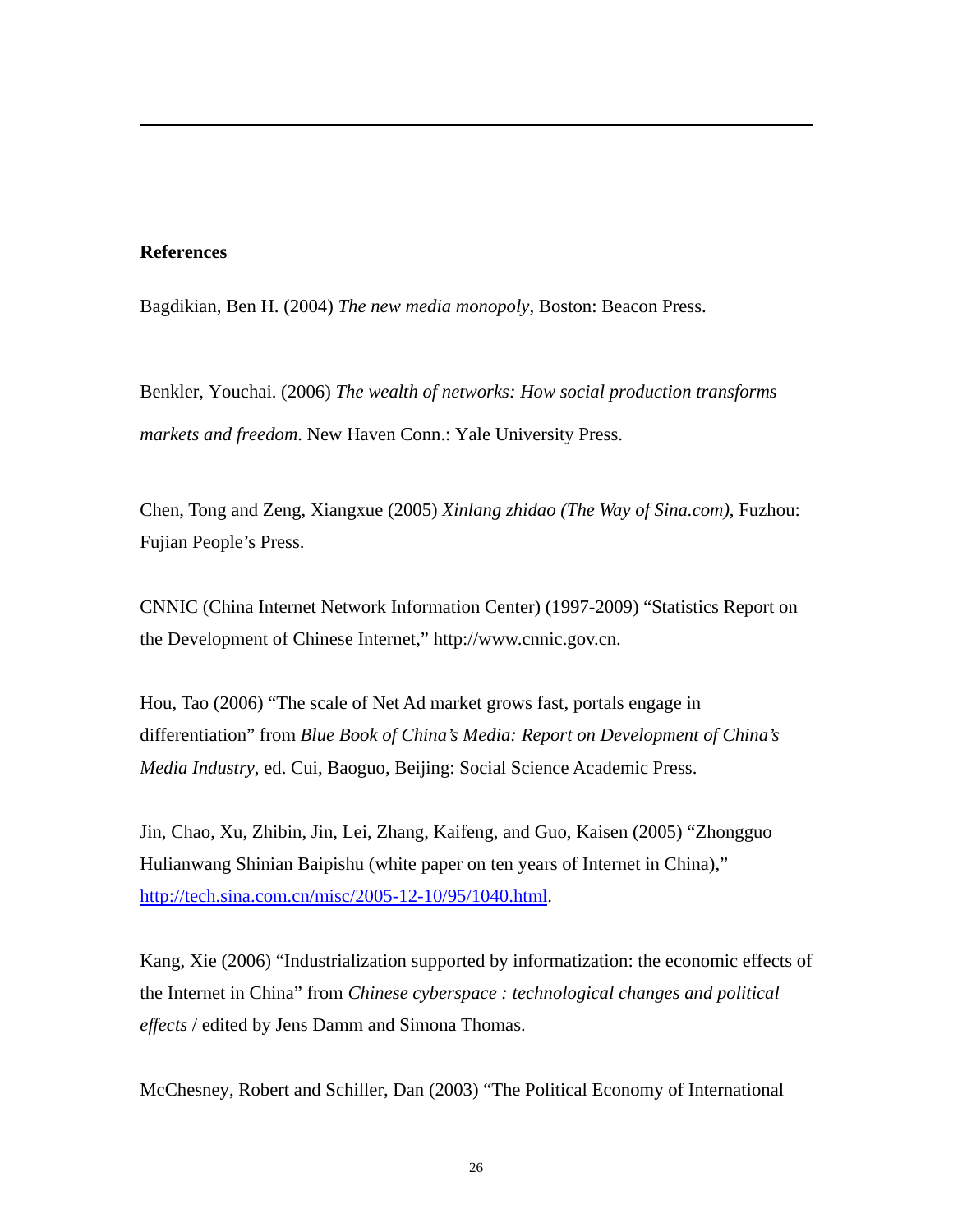Communications: Foundations for the Emerging Global Debate about Media Ownership and Regulation," *Technology, Business and Society*, October 2003.

Meisner, M. J. (1996) *The Deng Xiaoping era: An inquiry into the fate of Chinese socialism, 1978-1994*. New York: Hill and Wang.

 $\overline{a}$ 

Min Dahong, (2001) "The party and party organ papers' websites," *Journalism & Communication (*新闻与传播研究*)*,2001-8 (3).

Murdock, Rupert (1993) "The consumer is in the saddle, driving the telecommunications industry," *The Times*, September 2.

Pool, Ithiel de Sola (1983) *Technologies of freedom*, Cambridge: Belknap Press.

Tai, Zixue (2006) *The Internet in China: Cyberspace and Civil Society*, Routledge Taylor & Francis Group, New York, London

Wacker, Gudrun (2003) "The Internet and censorship in China" from *China and the Internet : politics of the digital leap forward* / edited by Christopher R. Hughes and Gudrun Wacker

Xiong, Bo (1998) "Xinlangwang Dansheng Shimo (the story of the birth of Sina.com)," Guangming Daily, December 16, p. 10, available at http://www.gmw.cn/01gmrb/1998- 12/16/GB/17908%5EGM10B-04.htm.

Zhao, Yuezhi (2000) "From commercialization to conglomeration: The transformation of the Chinese press within the orbit of the party state". *Journal of Communication* 50, (2):  $3-26.$ 

Zhao, Yuezhi (2007) "After mobile phones, what? Re-embedding the social in China's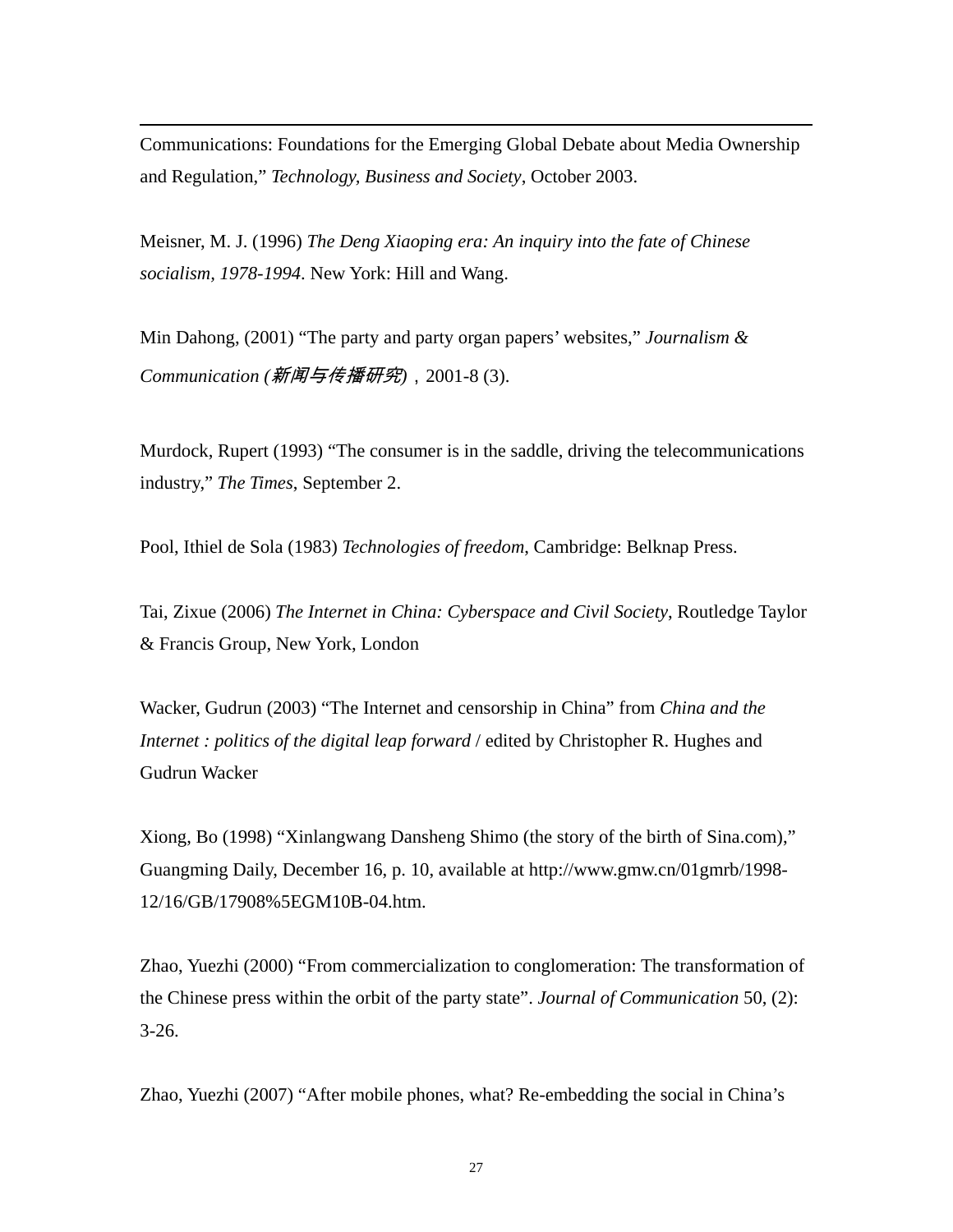'Digital Revolution,'" *International Journal of Communication* 1, 92-120."

 $\overline{a}$ 

Zhao, Yuezhi (2008) *Communication in China: Political economy, power and conflict*, Rowman & Littlefield.

Zhou, Yongming (2005) *Historicizing online politics: Telegraphy, the Internet, and political participation in China*, Stanford: Stanford University Press.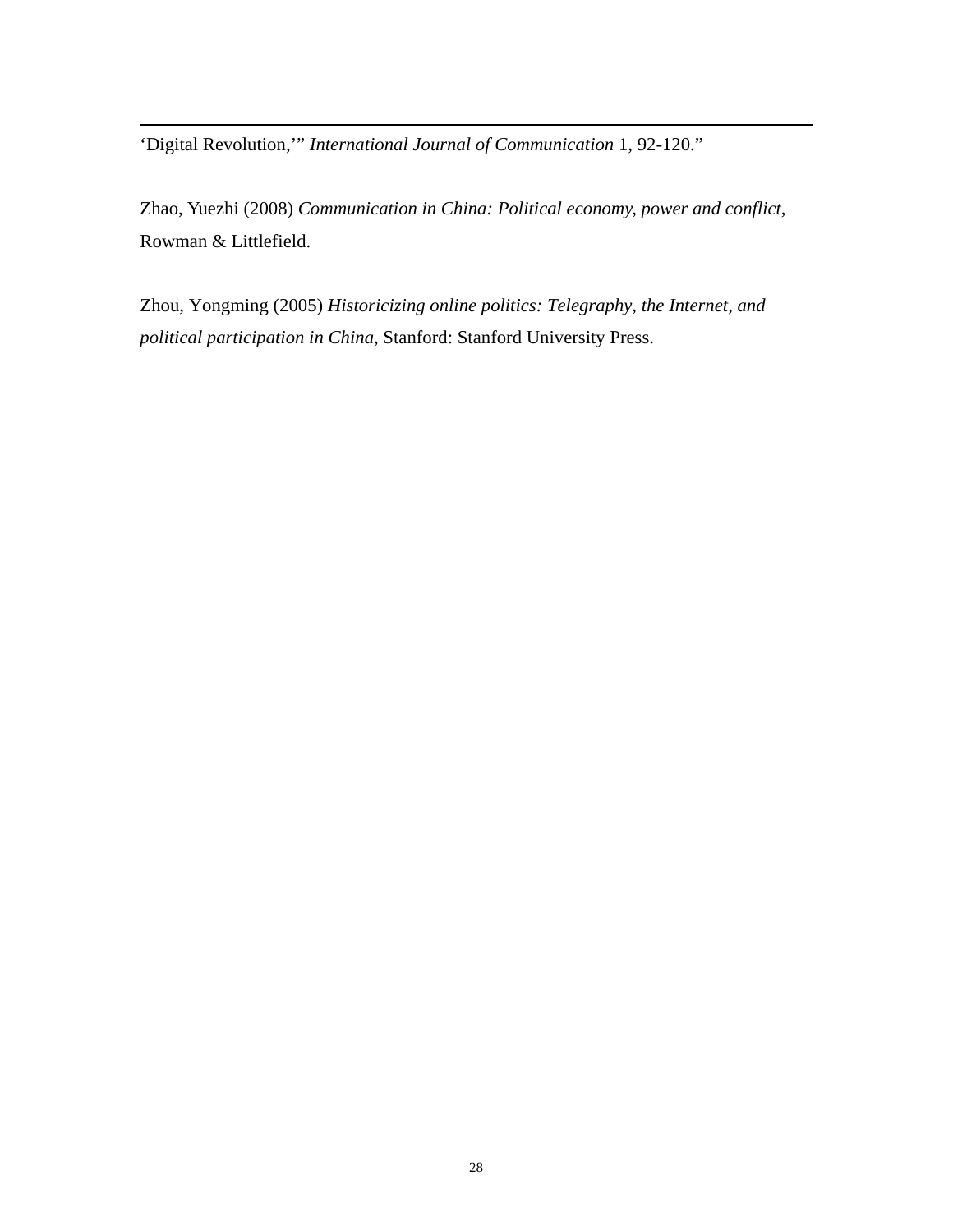## **Charts**

 $\overline{a}$ 

Chart-1: Source distribution in the homepage of Sina.com's news center.



# Sourse Distribution of Non-Headline News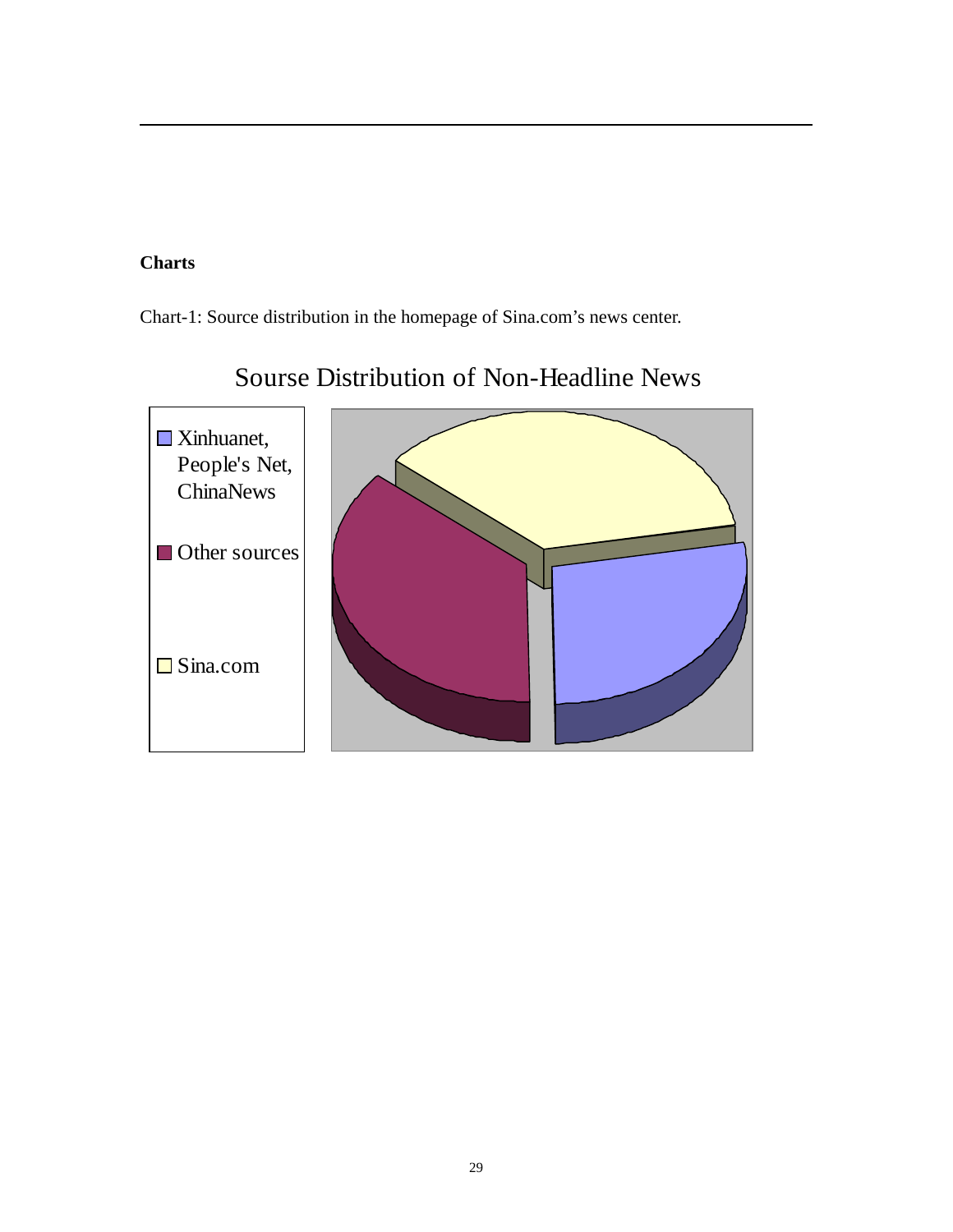Chart-2: Source distribution of non-headling political news.

 $\overline{a}$ 



Sourse Distribution of Non-Headline Political News

Chart-3: Three major sources dominating political news headlines.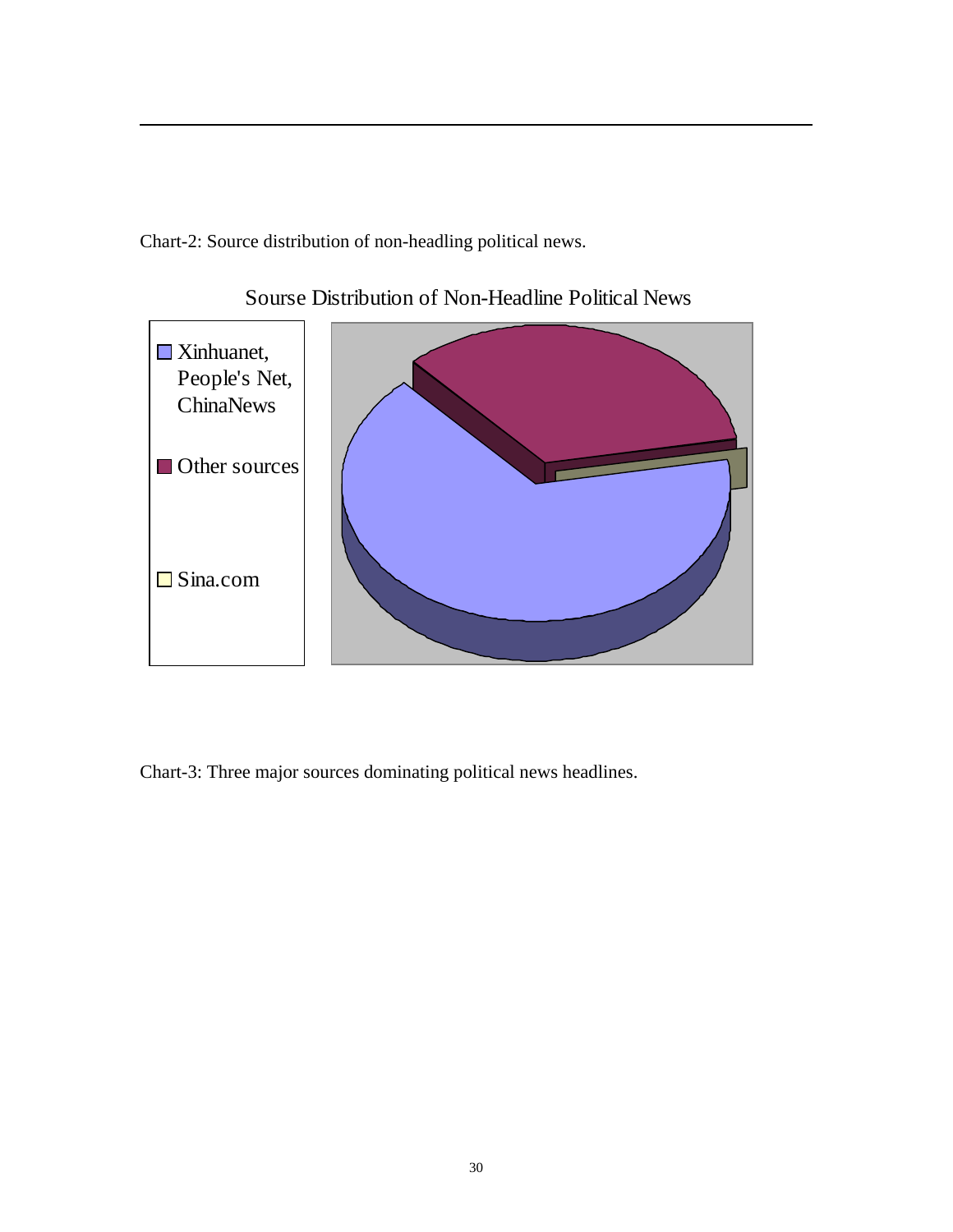

Chart-4: Source distribution in different news